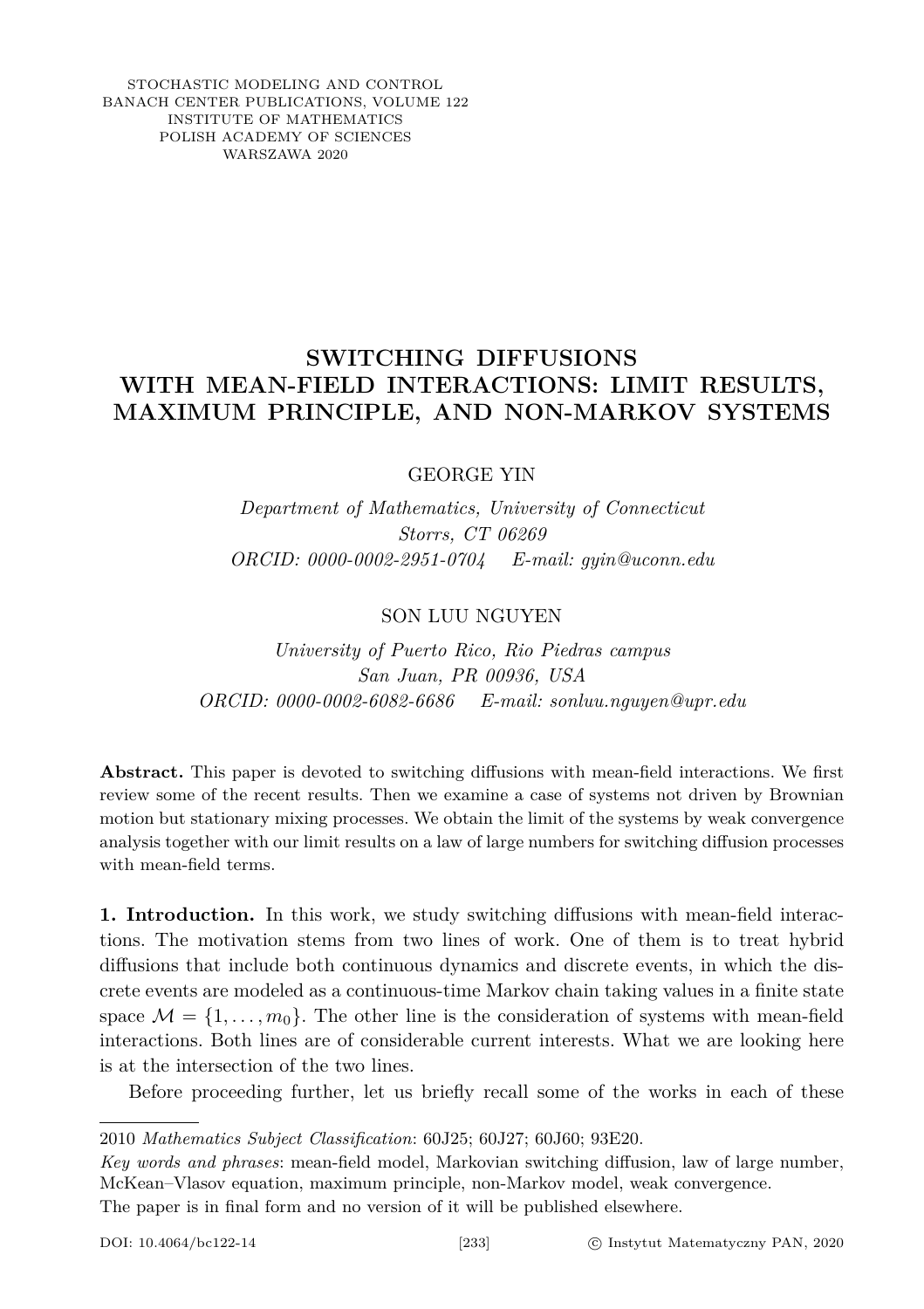areas. The study of switching diffusion stems from the need of treating hybrid systems. Typically, in such systems continuous dynamics and discrete events are intertwined. The system is running in continuous time. The continuous dynamics are as given by solutions of differential equations or stochastic differential equations. The discrete events, however, take values in a finite set. In this paper, we are mainly concerned ourselves with systems that may be called Markovian switching diffusions. A representative of such systems is the book of Mao and Yuan [\[MY\]](#page-20-0). It is called a Markovian switching diffusion because the Markov chain modulating the system is independent of the Brownian motion in the continuous part of the dynamic system. A related work is [\[YZ2\]](#page-21-0), in which the switching process itself is not necessarily Markov but depending on the continuous states. One of the reasons that the hybrid diffusions have drawn much attention is the pressing needs in such emerging applications as social networks, cyber-physical systems, and networked control systems; see for example, [\[HY,](#page-20-1) [TY,](#page-20-2) [YI,](#page-20-3) [YZ1,](#page-21-1) [ZY1\]](#page-21-2) among others.

Next consider systems with mean-field interactions, which has a long history. In statistical physics, it is known that many body problems are difficult to deal with. It is suggested that one studies the behavior of high-dimensional random (stochastic) models by a simpler model that approximates the original systems using averaging over the many bodies. The rationale is to replace all interactions to any one body with an average or effective interactions. The intuition has been around for a long time, but it was until 1983, Dawson settled the matter in [\[D\]](#page-19-0) by providing a mathematically rigorous proof. He showed that a law of large numbers holds for an empirical measure associated with a diffusion process together with a phase transition property. This work promoted much subsequent study; see for example, [\[DG,](#page-19-1) [DV,](#page-19-2) [DZ,](#page-19-3) [G\]](#page-20-4) and references therein. This line of work has been much extended, for example, in [\[BF,](#page-19-4) [CM,](#page-19-5) [O,](#page-20-5) [S\]](#page-20-6). Consideration of mean-field models associated with control, optimization, and game problems was started in the 2000s by Huang, Caines, and Malhamé [\[HM,](#page-20-7) [HC\]](#page-20-8) and independently by Lasry and Lions [\[LL,](#page-20-9) [Lb\]](#page-20-10). The book by Bensoussan, Frehse, and Yam [\[BY\]](#page-19-6) provided an illuminating presentation and discussion of certain aspects of mean-field games and mean-field type controls, describing their similarities and differences together with a unified approach for treating them. A more analytic approach can be found in the book by Kolokoltsov [\[K\]](#page-20-11), where the author named the processes under consideration nonlinear Markov processes.

Considering the intersections of the switching diffusions and mean-field interactions, in this paper, our objectives include two parts. In the first part, we provide a survey of some recent limit results as the number of players getting large; we also deal with controlled switching diffusions with mean-field terms. After reviewing these properties, in the second part, we devote our attention to a case of stochastic systems involving mean-field interactions. It is similar to the first part, but the systems are non-Markov. The rational is that very often the Markovian systems are only a idealization. In applications, very often we need to deal with non-Markov systems. We consider the case that an ordinary differential equation involving mean-field terms subject to wide-band noise perturbations. The wide-band noise is scaled by a small parameter  $\varepsilon$ . As  $\varepsilon \to 0$ , the wide-band noise tends to a limit that is a Brownian motion. For this case, we carry out the analysis and obtain the limit process. Then we show that there is also a law of large numbers in this case. The desired McKean–Vlasov equation is obtained.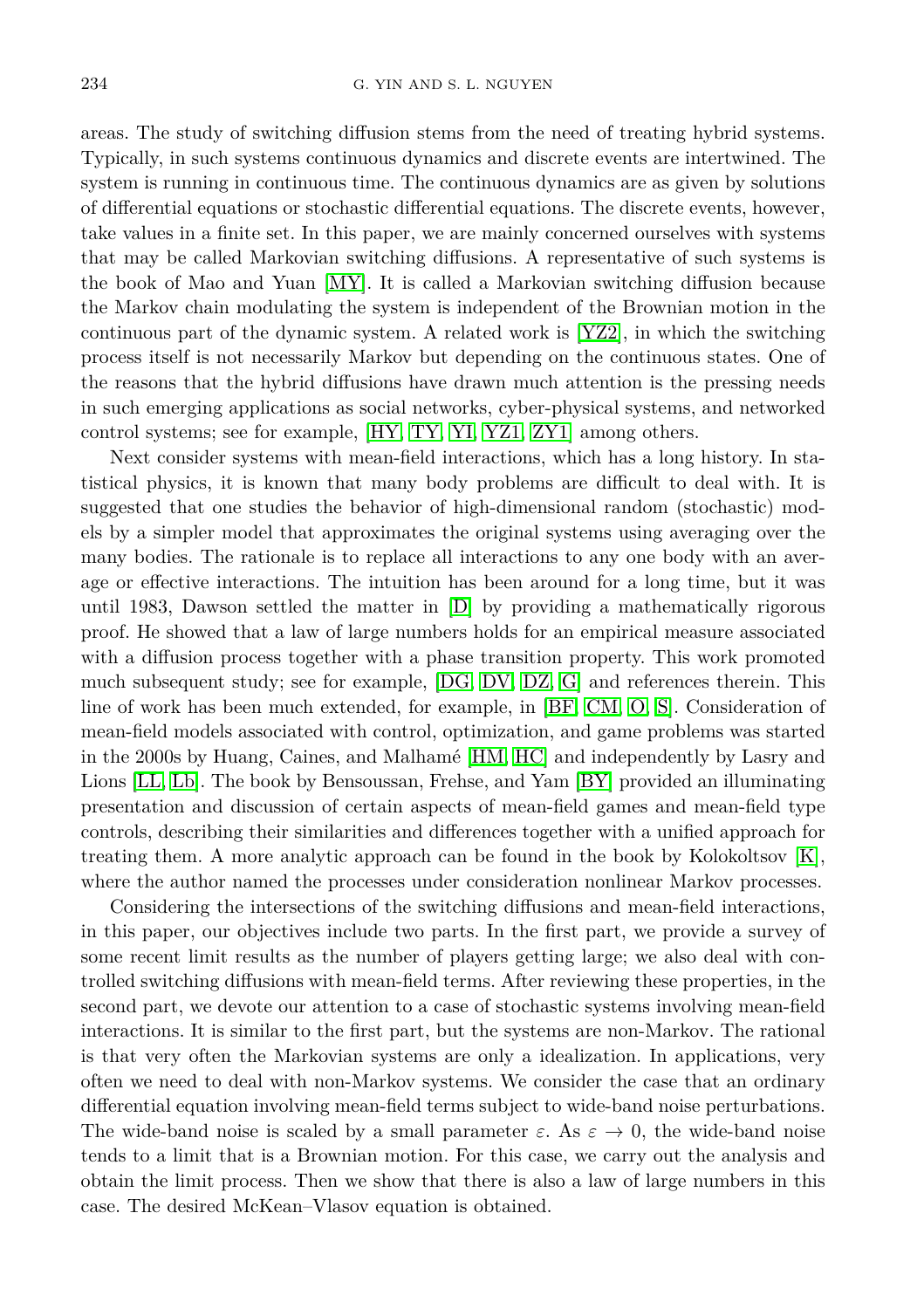The rest of the paper is arranged as follows. Section [2](#page-2-0) presents the formulation and some of our recent results including a law of large numbers and a maximum principle for the controlled systems under consideration. Section [3](#page-7-0) is denoted to obtaining the weak convergence and the limit McKean–Vlasov equation for non-Markovian systems. Finally, Section [4](#page-19-7) concludes the paper with some further remarks.

<span id="page-2-0"></span>**2. Formulation and some recent results.** Consider the following system of switching diffusions:

<span id="page-2-1"></span>
$$
dx_i(t) = b\left(x_i(t), \frac{1}{N} \sum_{j=1}^N \delta_{x_j(t)}, \alpha(t_-)\right) dt + \sigma\left(x_i(t), \frac{1}{N} \sum_{j=1}^N \delta_{x_j(t)}, \alpha(t_-)\right) dw_i(t), \quad (1)
$$

for  $i = 1, 2, ..., N$ , where  $\delta_x(\cdot)$  denotes the Dirac measure centered at *x* with  $x \in \mathbb{R}^d$ ,  $w_1(\cdot), w_2(\cdot), \ldots, w_N(\cdot)$  are *N* independent *d*-dimensional standard Brownian motions, and  $\alpha(\cdot)$  is a Markov chain taking values in a finite state space  $\mathcal{M} = \{1, 2, \ldots, m_0\}$  with a  $g$ enerator  $Q = (q_{i_0 j_0})_{i_0, j_0 \in \mathcal{M}}$  satisfying the following properties:  $q_{i_0 j_0} \ge 0$  for  $i_0 \ne j_0 \in \mathcal{M}$ and  $\sum_{j_0 \in \mathcal{M}} q_{i_0 j_0} = 0$  for each  $i_0 \in \mathcal{M}$ . We shall use the following notation.

- $C_b(\mathbb{R}^d)$ : space of bounded continuous functions on  $\mathbb{R}^d$
- $C_b^k(\mathbb{R}^d)$ :  $C^k$  functions with bounded partial derivatives
- $C_c^k$ :  $C^k$  functions with compact support
- *E*: a metric space
- $\mathcal{B}(E)$ : Borel  $\sigma$ -field on  $E$
- $P(E)$ : space of probability measures on  $(E, \mathcal{B}(E))$  with weak topology
- $C([0, T], E)$ : space of continuous functions with sup metric
- $D([0, T], E)$ : space of all càdlàg functions with Skorohod topology
- $M := \{1, 2, \ldots, m_0\}$ : state space of the Markov chain
- $d_{\mathcal{M}}$ : metric on  $\mathcal{M}, d_{\mathcal{M}}(i_0, j_0) = 1 \delta_{i_0, j_0}$  for  $i_0, j_0 \in \mathcal{M}$ .
- $D_f([0,T],\mathcal{M})$ : subspace of  $D([0,T],\mathcal{M})$  with finite jumps
- $\mathcal{M}_1$ : space of probability measures on  $\mathbb{R}^d$
- $\mu_N(t) = \frac{1}{N} \sum_{i=1}^N \delta_{x_i(t)}$
- $\langle \mu, f \rangle = \int_{\mathbb{R}^d} f(x) \mu(dx)$ : for  $\mu \in \mathcal{M}_1$
- $M_{i_0 j_0}(t) = [M_{i_0 j_0}](t) \langle M_{i_0 j_0} \rangle(t)$ : martingale associate with the Markov chain, where

$$
[M_{i_0j_0}](t) = \sum_{0 \le s \le t} 1\!\!1(\alpha(s_-) = i_0)1\!\!1(\alpha(s) = j_0),
$$
  

$$
\langle M_{i_0j_0} \rangle(t) = \int_0^t q_{i_0j_0}1\!\!1(\alpha(s_-) = i_0) ds
$$

if  $i_0 \neq j_0 \in \mathcal{M}$  and  $M_{i_0 i_0}(t) \equiv 0$ 

• For 
$$
\mu \in \mathcal{M}_1
$$
,  $f(\cdot, \cdot, i_0) \in C_b(\mathbb{R} \times \mathbb{R}^d)$ ,  $g(\cdot, i_0) \in C_b(\mathbb{R}^d)$ ,

$$
\langle \mu, f(t, \cdot, i_0) \rangle = \int_{\mathbb{R}^d} f(t, x, i_0) \, \mu(dx), \quad \langle \mu, g(\cdot, i_0) \rangle = \int_{\mathbb{R}^d} g(x, i_0) \, \mu(dx)
$$

- $\|\cdot\|_{TV}$ : total variation metric on  $\mathscr{M}_1$
- $\|\mu \eta\|_{BL} = \sup \left\{ |\langle \mu, f \rangle \langle \eta, f \rangle| : \|f\| \leq 1, \sup_{\pi \to \infty} \right\}$  $x\neq y\in\mathbb{R}^d$  $|f(x) - f(y)|$  $\frac{|x)-f(y)|}{|x-y|} \leq 1 \bigg\}$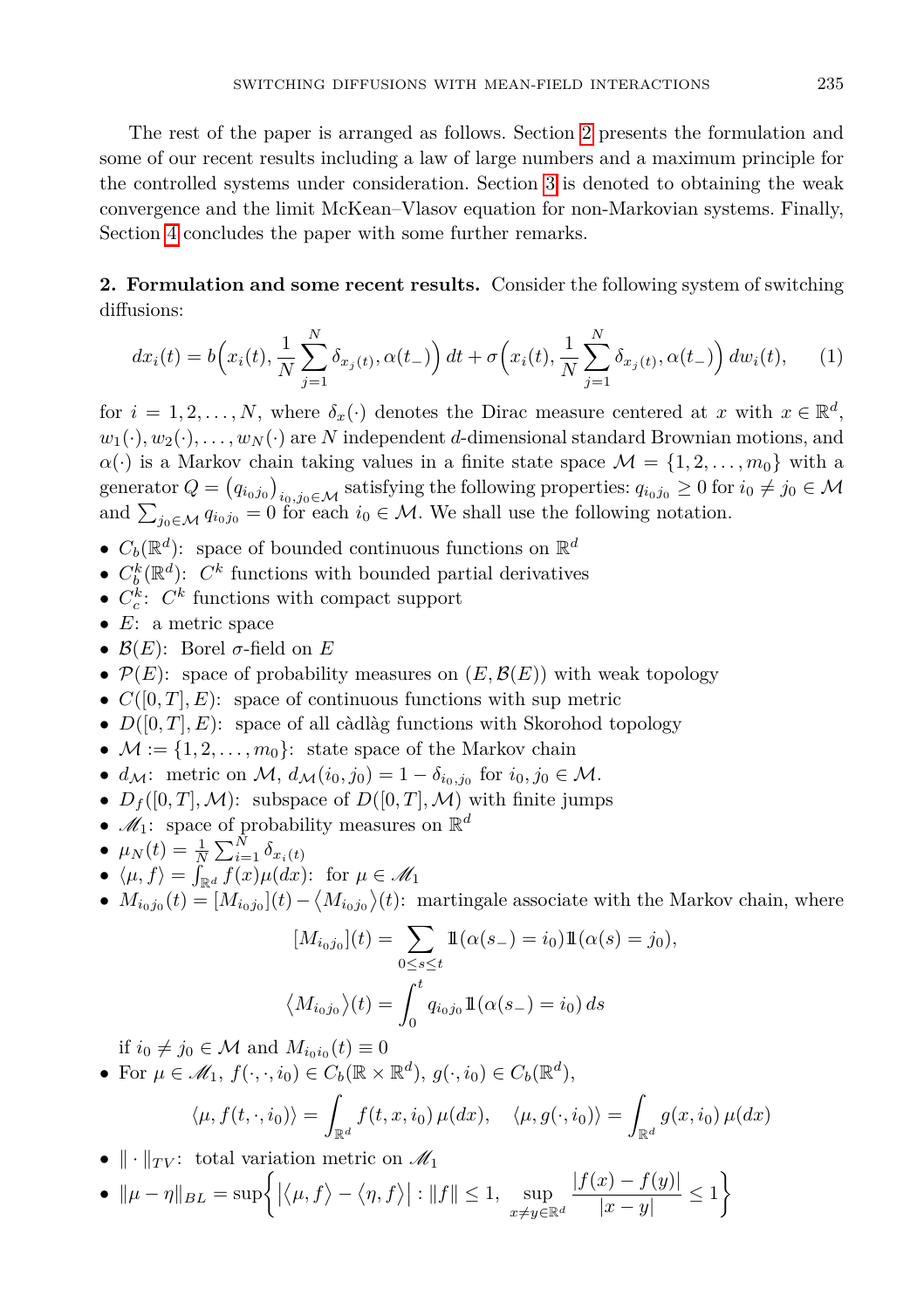- $(\mathcal{M}_1, \|\cdot\|_{BL})$  is a complete and separable metric space
- $\bullet$  *d*((*μ*, *i*<sub>0</sub>), (*η*, *j*<sub>0</sub>)) =  $\|\mu \eta\|_{BL} + d_{\mathcal{M}}(i_0, j_0), \forall \mu, \eta \in \mathcal{M}_1, i_0, j_0 \in \mathcal{M}_2$
- $\varphi_1(x) = |x|$  and  $\varphi_2(x) = |x|^2$
- $\bullet$   $\mathcal{F}_{t_-}^{\alpha} = \sigma \{ \alpha(s) : 0 \le s < t \}$
- $\bullet$   $\mathcal{F}_t^{N,\alpha} = \sigma\{w_i(s), \alpha(s) : 0 \le s \le t, 1 \le i \le N\}$
- For a random variable  $\varsigma$  on  $(\Omega, \mathcal{F}, \mathbb{P}),$ 
	- $-\mathscr{L}(\varsigma)$ : distribution (law of  $\varsigma$ )  $-\eta_t = \mathscr{L}(\varsigma | \mathcal{F}^{\alpha}_{t-})$ : conditional law given  $\mathcal{F}^{\alpha}_{t-}$  $\mathbb{E}\left(f(\varsigma)\mid \mathcal{F}_{t-}^{\alpha}\right) = \int_{\mathbb{R}^d} f(x) \, \eta_t(dx), \, \forall f \in C_b(\mathbb{R}^d)$
- $\mathscr{P}_N$ : the induced probability measure of  $(\mu_N(\cdot), \alpha(\cdot))$  on  $D([0, T], \mathscr{M}_1 \times \mathcal{M})$ [Note  $\mathscr{P}_N$  concentrates on the set  $C([0,T], \mathscr{M}_1) \times D_f([0,T], \mathcal{M})$ , a closed subspace of  $D([0,T],\mathscr{M}_1\times\mathcal{M}).$

We will use the following assumptions.

(H1) For each  $i_0 \in \mathcal{M}, b(\cdot, \cdot, i_0) : \mathbb{R}^d \times \mathcal{M}_1 \to \mathbb{R}^d$  and  $\sigma(\cdot, \cdot, i_0) : \mathbb{R}^d \times \mathcal{M}_1 \to \mathbb{R}^{d \times d}$  are Lipschitz continuous in that, there is a constant *L* such that

$$
|b(x, \mu, i_0) - b(y, \eta, i_0)| + |\sigma(x, \mu, i_0) - \sigma(y, \eta, i_0)| \le L(|x - y| + ||\mu - \eta||_{BL}),
$$

for all  $x, y \in \mathbb{R}^d$  and  $\mu, \eta \in \mathcal{M}_1$ .

(H2) The  $\mathbb{R}^d$ -valued function  $b(\cdot, \cdot, \cdot)$  satisfies

$$
|b(x, \mu, i_0)| \le C\big(1+|x|+\langle \mu, \varphi_1 \rangle\big), \quad (x, \mu, i_0) \in \mathbb{R}^d \times \mathscr{M}_1 \times \mathcal{M},
$$

for some constant *C*, and the matrix-valued function  $\sigma(\cdot, \cdot, \cdot)$  is bounded.

For  $f(\cdot, i_0) \in C_c^2(\mathbb{R}^d)$  and  $(x, \mu, i_0) \in \mathbb{R}^d \times \mathcal{M}_1 \times \mathcal{M}$  define the operator

$$
\mathcal{L}(\mu)f(x,i_0) = b'(x,\mu,i_0)\nabla_x f(x,i_0) + \frac{1}{2} \big(a(x,\mu,i_0)\nabla_x\big)'\nabla_x f(x,i_0) + \sum_{j_0 \in \mathcal{M}} q_{i_0j_0} \big(f(x,j_0) - f(x,i_0)\big), \quad (2)
$$

where

$$
a(x, \mu, i_0) = \sigma(x, \mu, i_0) \sigma'(x, \mu, i_0) \in \mathbb{R}^{d \times d}.
$$

The following theorem provides a law of large numbers for the weakly interacting systems under consideration.

Theorem 2.1. *Assume* (H1)*,* (H2)*, and*

$$
\sup_{N \in \mathbb{N}} \mathbb{E} \langle \mu_N(0), \varphi_2 \rangle < \infty, \quad \mathscr{L}(\mu_N(0)) \Rightarrow \delta_{\mu_0} \text{ in } \mathcal{P}(\mathscr{M}_1, \|\cdot\|_{BL}).
$$

*Then*  $(\mu_N(\cdot), \alpha(\cdot))$  converges weakly to a process  $(\mu_\alpha(\cdot), \alpha(\cdot))$ , where

$$
(\mu_{\alpha}(t), \alpha(t)) = (\mathscr{L}(y(t) \mid \mathcal{F}_{t_{-}}^{\alpha}), \alpha(t)), \quad 0 \le t \le T,
$$

*and*  $y(t)$ ,  $0 \le t \le T$ , *is the unique solution of the following stochastic differential equation* 

$$
\begin{cases} dy(t) = b(y(t), \mathscr{L}(y(t) | \mathcal{F}_{t-}^{\alpha}), \alpha(t_{-})) dt + \sigma(y(t), \mathscr{L}(y(t) | \mathcal{F}_{t_{-}}^{\alpha}), \alpha(t_{-})) dw(t), \\ \mathscr{L}(y(0)) = \mu_{0}, \end{cases}
$$

*where*  $w(\cdot)$  *is a standard Brownian motion independent of*  $\alpha(\cdot)$ *.*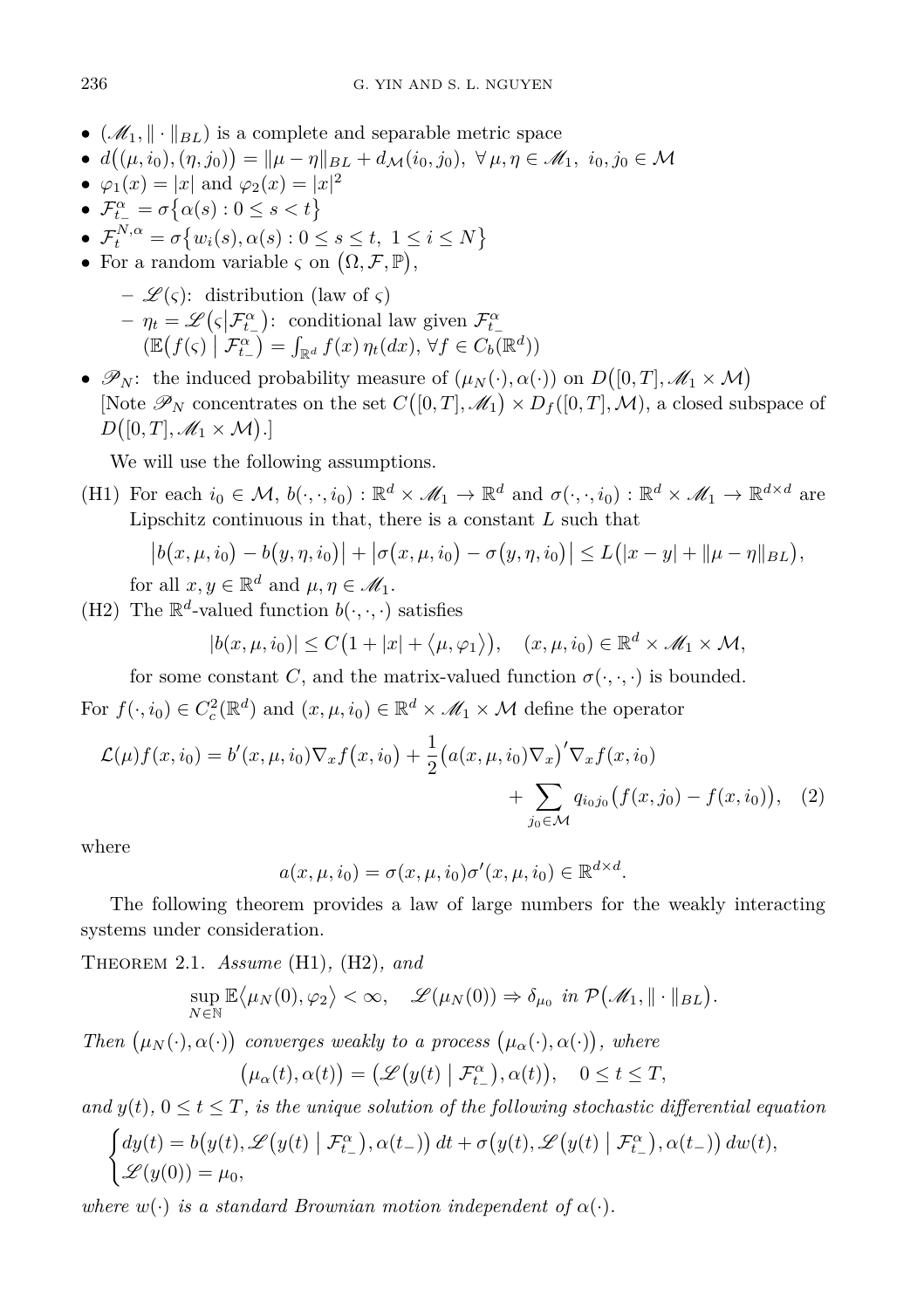The limit of  $\mu_N(\cdot)$  can also be characterized as a solution of a stochastic McKean– Vlasov equation with Markovian switching as follows.

<span id="page-4-1"></span>Theorem 2.2. *Assume* (H1) *and* (H2)*. Then the system of integral equations*

$$
\langle \mu(t), f(\cdot, \alpha(t)) \rangle = \langle \mu_0, f(\cdot, \alpha(0)) \rangle + \int_0^t \langle \mu(s), \mathcal{L}(\mu(s)) f(\cdot, \alpha(s_-)) \rangle ds
$$

$$
+ \sum_{i_0, j_0 \in \mathbb{S}} \int_0^t \langle \mu(s), f(\cdot, j_0) - f(\cdot, i_0) \rangle dM_{i_0 j_0}(s), \quad (3)
$$

 $where 0 \leq t \leq T$  and  $f(\cdot, i_0) \in C_c^2(\mathbb{R}^d)$  for each  $i_0 \in \mathcal{M}$ , has a unique solution in  $D([0, T], \mathcal{M}_1)$ . Moreover, this solution equals  $\mathscr{L}(y(t) | \mathcal{F}_{t-}^{\alpha})$  for all  $0 \le t \le T$ , where  $y(t)$ *is the unique solution of*

$$
\begin{cases} dy(t) = b(y(t), \mu_{\alpha}(t), \alpha(t_{-})) dt + \sigma(y(t), \mu_{\alpha}(t), \alpha(t_{-})) dw(t), \quad \mathcal{L}(y(0)) = \mu_{0}, \\ \mu_{\alpha}(t) = \mathcal{L}(y(t) | \mathcal{F}_{t_{-}}^{\alpha}), \end{cases}
$$

*where*  $w(\cdot)$  *is a standard Brownian motion independent of*  $\alpha(\cdot)$ *.* 

The above theorems were obtained in [\[NH\]](#page-20-12). We merely cite the results here and omit the verbatim proofs. To proceed, we consider an associated controlled dynamic system. For simplicity, in what follows we will take  $d = 1$ .

Let U, the set where the controls take values in, be a nonempty and convex subset of R, and U be the class of measurable,  $\mathcal{F}_t$ -adapted, and square integrable processes  $u(\cdot, \cdot): [0, T] \times \Omega \to U$ . We call U the set of admissible controls. For each  $u(\cdot) \in U$ , we consider the following controlled stochastic differential equation

<span id="page-4-0"></span>
$$
dx(t) = b(t, x(t), \mathbb{E}(\psi(x(t)) | \mathcal{F}_{t-}^{\alpha}), u(t), \alpha(t-)) dt + \sigma(t, x(t), \mathbb{E}(\varphi(x(t)) | \mathcal{F}_{t-}^{\alpha}), u(t), \alpha(t-)) dw(t), x(0) = x_0,
$$
 (4)

where  $x_0$  is a real number, and  $b(\cdot, \cdot, \cdot, \cdot, \cdot), \sigma(\cdot, \cdot, \cdot, \cdot) : [0, T] \times \mathbb{R}^2 \times U \times \mathcal{M} \to \mathbb{R}$  and  $\psi(\cdot), \varphi(\cdot) : \mathbb{R} \to \mathbb{R}$  are real functions.

For simplicity of notation, we keep using the letters *b* and  $\sigma$  for the drift and diffusion coefficients of the controlled problem in the remaining part of this section. Note that these functions are just a special case of drift and diffusion coefficients in [\(1\)](#page-2-1). For each  $(t, x, y, u, i_0) \in [0, T] \times \mathbb{R}^2 \times U \times \mathcal{M}$ , let  $b_x(t, x, y, u, i_0)$ ,  $b_y(t, x, y, u, i_0)$ , and  $b_u(t, x, y, u, i_0)$ respectively denote the partial derivative of *b* with respect to the variable *x, y* and *u* at the point  $(t, x, y, u, i_0)$ . The partial derivatives of  $\sigma(\cdot, \cdot, \cdot, \cdot)$  are defined by a similar way. With a little abuse of notation, we will use the subscript *t* to denote the value of a function at *t* instead of its derivative. For example,  $x_t = x(t)$  and  $u_t = u(t)$ .

The mean-field SDE [\(4\)](#page-4-0) is obtained as the mean-square limit as  $N \to \infty$  of a system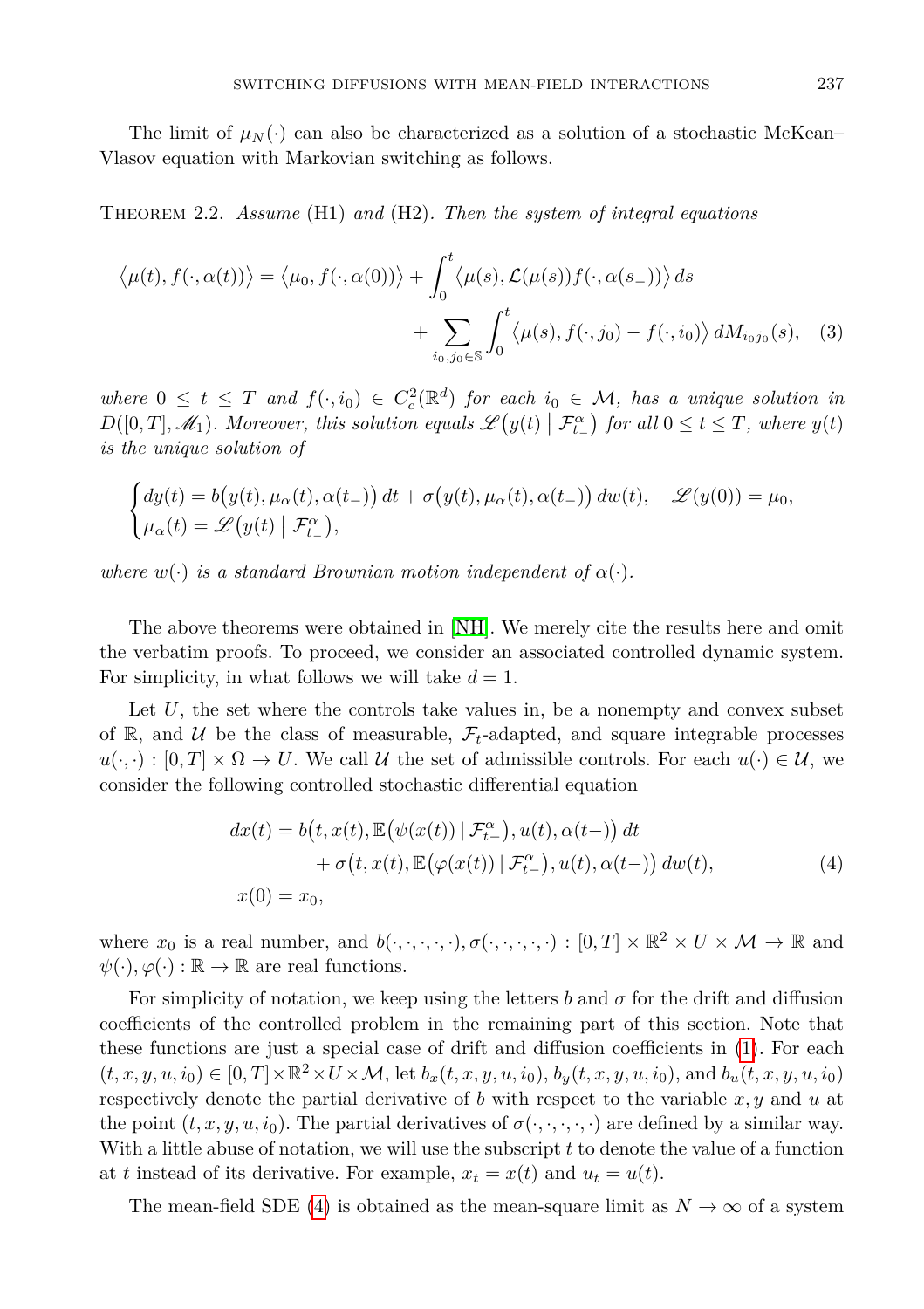of interacting particles of the form

$$
dx^{i,N}(t) = b(t, x^{i,N}(t), \frac{1}{N} \sum_{i=1}^{N} \psi(x^{i,N}(t)), u(t), \alpha(t-)) dt + \sigma(t, x^{i,N}(t), \frac{1}{n} \sum_{i=1}^{N} \varphi(x^{i,N}(t)), u(t), \alpha(t-)) dw^{i}(t),
$$

where  $(w^{i}(t), i \geq 1)$  is a collection of independent standard Brownian motions. Note that for more generality, we consider the mean-field term as nonlinear functions of the state with the use of  $\psi(\cdot)$  and  $\varphi(\cdot)$ , respectively. Moreover, in [\(4\)](#page-4-0), the conditional expectations  $\mathbb{E}(\psi(x(t)) | \mathcal{F}_{t-}^{\alpha})$  and  $\mathbb{E}(\varphi(x(t)) | \mathcal{F}_{t-}^{\alpha})$  appear instead of the expectations  $\mathbb{E}(\psi(x(t)))$  and  $\mathbb{E}(\varphi(x(t)))$  because of the effect of the common switching process  $\alpha(t)$ . Because all the particles depend on the history of this process, their average (mean-field term) must depend on the history of  $\alpha_t$ . Note also that in [\(4\)](#page-4-0), the conditional expectations  $\mathbb{E}(\psi(x(t)) | \mathcal{F}^{\alpha}_{t-})$ are used for more generality than the usual mean. The idea is that we may consider the conditional moments beyond the usual consideration of mean (e.g., second moment, variance, as well as higher moments). The motivation stems from the applications of cyber-physical systems and social network modeling. The boundedness essentially ensure the finite moment, which can be done by using the usual truncated moments. This is analogous to the treatment of diffusion processes, we truncate the function involved.

The control problem we are interested in is to minimize the cost functional given by

$$
J(u) = \mathbb{E}\Big[\int_0^T h\big(t, x(t), \mathbb{E}\big(\phi(x(t)) \mid \mathcal{F}^\alpha_{t-}\big), u(t), \alpha(t-) \big) dt + g\big(x(T), \mathbb{E}\big(\eta(x(T)) \mid \mathcal{F}^\alpha_{T-}\big), \alpha(T)\big) \Big], \quad (5)
$$

where  $h(\cdot, \cdot, \cdot, \cdot) : [0, T] \times \mathbb{R}^2 \times U \times \mathcal{M} \to \mathbb{R}, g(\cdot, \cdot, \cdot) : \mathbb{R}^2 \times \mathcal{M} \to \mathbb{R}, \text{ and } \phi(\cdot), \eta(\cdot)$ :  $\mathbb{R} \to \mathbb{R}$  are given functions. For  $(t, x, y, u, i_0) \in [0, T] \times \mathbb{R}^2 \times U \times \mathcal{M}$ ,  $h_x(t, x, y, u, i_0)$ ,  $h_y(t, x, y, u, i_0)$ ,  $g_x(x, y, i_0)$ , and  $g_y(x, y, i_0)$  denote the partial derivatives of *h* and *g* in a usual way.

Define the Hamiltonian

$$
H(t, \hat{x}, u, p, q, i_0) = h(t, x_1, x_2, u, i_0) + b(t, x_1, x_3, u, i_0)p + \sigma(t, x_1, x_4, u, i_0)q,
$$

where  $\hat{x} = (x_1, x_2, x_3, x_4) \in \mathbb{R}^4$ . We make the following assumptions.

- (A1) The functions  $\psi(\cdot), \phi(\cdot), \varphi(\cdot)$ , and  $\eta(\cdot)$  are continuously differentiable;  $g(\cdot, \cdot, i_0)$ is continuously differentiable with respect to  $(x, y)$ ;  $b(\cdot, \cdot, \cdot, \cdot, i_0)$ ,  $\sigma(\cdot, \cdot, \cdot, \cdot, i_0)$ , and  $h(\cdot, \cdot, \cdot, i_0)$  are continuous in *t* and continuously differentiable with respect to (*x, y, u*).
- (A2) In (A1), for each *t* and  $i_0$ , all derivatives of  $\psi(\cdot), \phi(\cdot), \varphi(\cdot), g(\cdot, \cdot, i_0), b(t, \cdot, \cdot, \cdot, i_0)$  $\sigma(t, \cdot, \cdot, \cdot, i_0)$ , and  $h(t, \cdot, \cdot, \cdot, i_0)$  with respect to *x*, *y*, and *u* are Lipschitz continuous and bounded.
- (A3) The functions  $\psi(\cdot), \phi(\cdot), \varphi(\cdot)$ , and  $\eta(\cdot)$  are convex, the function  $g(\cdot, \cdot, \cdot)$  is convex in  $(x, y)$ , and the Hamiltonian  $H(\cdot, \cdot, \cdot, \cdot, \cdot, \cdot)$  is convex in  $(\hat{x}, u)$ .
- (A4) The functions  $b_y(\cdot,\cdot,\cdot,\cdot,\cdot), \sigma_y(\cdot,\cdot,\cdot,\cdot,\cdot), h_y(\cdot,\cdot,\cdot,\cdot,\cdot)$ , and  $g_y(\cdot,\cdot,\cdot)$  are nonnegative.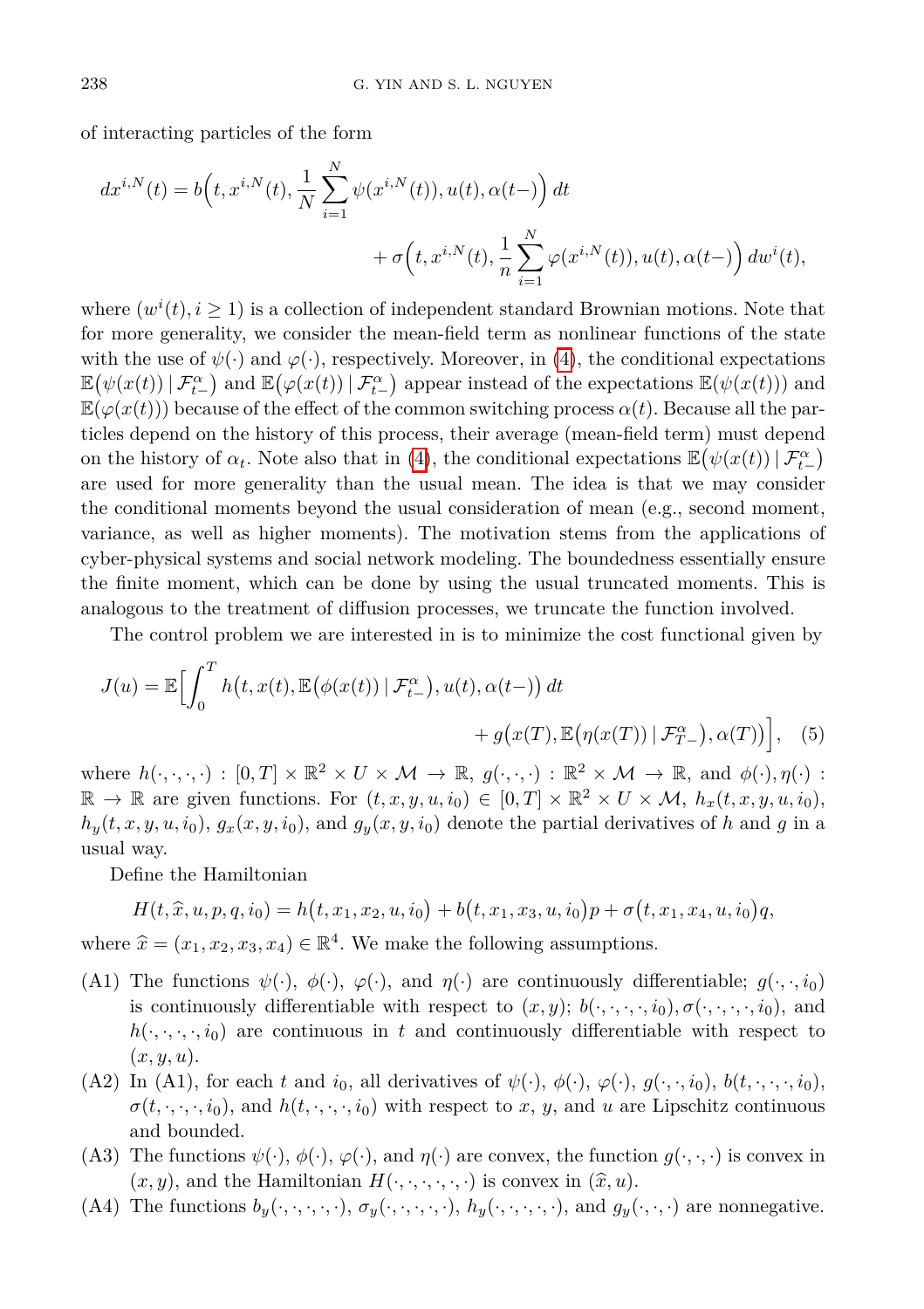For simplicity, for a random variable x,  $H(t, x, u, p, q, i_0)$  will be used instead of  $H(t, x, \mathbb{E}(\phi(x)|\mathcal{F}^{\alpha}_{t-}), \mathbb{E}(\psi(x)|\mathcal{F}^{\alpha}_{t-}), \mathbb{E}(\varphi(x)|\mathcal{F}^{\alpha}_{t-}), u, p, q, i_0)$  with a little abuse of notation. That is,

$$
H(t, x, u, p, q, i_0) = h(t, x, \mathbb{E}(\phi(x)|\mathcal{F}_{t-}^{\alpha}), u, i_0) + b(t, x, \mathbb{E}(\psi(x)|\mathcal{F}_{t-}^{\alpha}), u, i_0)p + \sigma(t, x, \mathbb{E}(\phi(x)|\mathcal{F}_{t-}^{\alpha}), u, i_0)q.
$$
 (6)

Let

$$
\lambda_t * dM_t = \sum_{i_0, j_0 \in \mathcal{M}} \lambda_{i_0 j_0}(t) dM_{i_0 j_0}(t).
$$

Then

$$
\int_0^t \lambda_s * dM_s = \sum_{i_0, j_0 \in \mathcal{M}} \int_0^t \lambda_{i_0 j_0}(s) dM_{i_0 j_0}(s).
$$

The proofs of the following theorems are also omitted. They can be found in [\[NY\]](#page-20-13).

THEOREM 2.3. *Under assumptions* (A1) and (A2), if  $\overline{u}(\cdot)$  *is an optimal control with state trajectory*  $\overline{x}(\cdot)$ *, then there exists a triple*  $(\overline{p}, \overline{q}, \overline{\lambda})$  *of adapted processes that satisfies the BSDE*

$$
d\overline{p}_t = -[\overline{b}_x(t)\overline{p}_t + \overline{\sigma}_x(t)\overline{q}_t + \overline{h}_x(t)] dt - [\mathbb{E}(\overline{b}_y(t)\overline{p}_t | \mathcal{F}^{\alpha}_{t-})\overline{\psi}_x(t) + \mathbb{E}(\overline{\sigma}_y(t)\overline{q}_t | \mathcal{F}^{\alpha}_{t-})\overline{\varphi}_x(t) + \mathbb{E}(\overline{h}_y(t) | \mathcal{F}^{\alpha}_{t-})\overline{\phi}_x(t)] dt + \overline{q}_t dw(t) + \overline{\lambda}_t * dM_t,
$$
\n(7)

$$
\overline{p}_T = \overline{g}_x(T) + \mathbb{E}(\overline{g}_y(T) | \mathcal{F}^{\alpha}_{T-}) \overline{\eta}_x(T). \tag{8}
$$

*such that*

 $\frac{d}{du}H(t,\overline{x}_t,\overline{u}_t,\overline{p}_t,\overline{q}_t,\alpha_{t-})(v-\overline{u}_t)\geq 0$ , dt dP-a.s. on  $[0,T]\times\Omega$  for any  $v\in U$ ,

*where*

$$
\overline{b}(t) = b(t, \overline{x}_t, \mathbb{E}(\psi(\overline{x}_t) | \mathcal{F}_{t-}^{\alpha}), \overline{u}_t, \alpha_{t-}),
$$
  
\n
$$
\overline{\sigma}(t) = \sigma(t, \overline{x}_t, \mathbb{E}(\varphi(\overline{x}_t) | \mathcal{F}_{t-}^{\alpha}), \overline{u}_t, \alpha_{t-}),
$$
  
\n
$$
\overline{h}(t) = h(t, \overline{x}_t, \mathbb{E}(\phi(\overline{x}_t) | \mathcal{F}_{t-}^{\alpha}), \overline{u}_t, \alpha_{t-}),
$$
  
\n
$$
\overline{g}(t) = g(\overline{x}_t, \mathbb{E}(\eta(\overline{x}_t) | \mathcal{F}_{t-}^{\alpha}), \alpha_t),
$$
  
\n
$$
\overline{\phi}(t) = \phi(\overline{x}_t), \quad \overline{\varphi}(t) = \varphi(\overline{x}_t), \quad \overline{\psi}(t) = \psi(\overline{x}_t), \quad \overline{\eta}(t) = \eta(\overline{x}_t).
$$

Recall that to reduce notation, we have used  $\bar{p}_t$ ,  $\bar{q}_t$ ,  $\lambda_t$ ,  $\bar{x}_t$ ,  $\bar{u}_t$ , and  $\alpha_{t-}$  to denote  $\bar{p}(t)$ ,  $\bar{q}(t)$ ,  $\bar{\lambda}(t)$ ,  $\bar{x}(t)$ ,  $\bar{u}(t)$ , and  $\alpha(t-)$ , respectively. We also obtain the following sufficient condition.

THEOREM 2.4. Assume that assumptions  $(A1)$ – $(A4)$  hold. Let  $\overline{u}(\cdot)$  be a control in U with *the corresponding state trajectory*  $\overline{x}(\cdot)$ *. Let*  $(\overline{p}, \overline{q}, \overline{\lambda})$  *be the solution to the adjoint equation. If*

$$
H(t, \overline{x}_t, \overline{u}_t, \overline{p}_t, \overline{q}_t) = \inf_{v \in U} H(t, \overline{x}_t, v, \overline{p}_t, \overline{q}_t), \quad dt \, d\mathbb{P}\text{-}a.s. \text{ on } [0, T] \times \Omega,
$$
 (9)

*then*  $\overline{u}(\cdot)$  *is an optimal control.*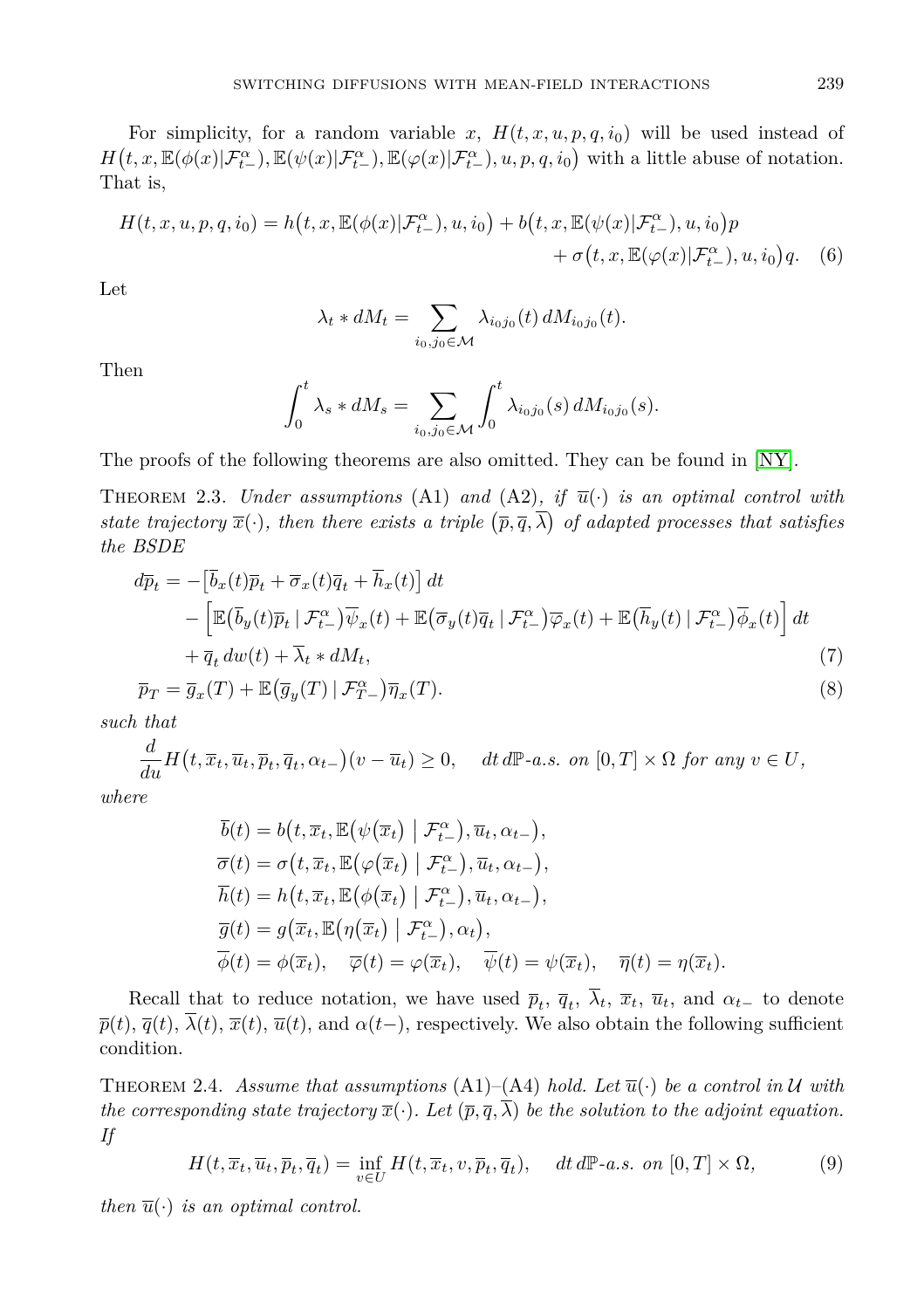<span id="page-7-0"></span>**3. Weak convergence and limit McKean–Vlasov equations for non-Markovian systems.** Our main concern here is to be able to treat certain non-Markov driving noise. Almost all the stochastic models considered thus far have been centered around the "Markovian" formulation. That is, although allowing the treatment of the noise effect, the formulation has been confined to the cases that the driving noise is given by a Brownian motion or a jump process. Because of the Markovian formulation, we have good technical machineries to handle the systems. A question naturally arises. What can we do about a non-Markovian system? We show in this section, with a class of non-Markovian systems, we can still carry out a lot of work. For simplicity of notation, we consider the state, the functions involved and the Brownian motions are all one-dimensional. Consider the following system with mean-field interactions

$$
\dot{x}_{i}^{\varepsilon}(t) = \tilde{b}\Big(x_{i}^{\varepsilon}(t), \frac{1}{N} \sum_{j=1}^{N} x_{j}^{\varepsilon}(t), \alpha(t_{-})\Big) + \frac{1}{\varepsilon} \tilde{\sigma}\Big(x_{i}^{\varepsilon}(t), \frac{1}{N} \sum_{j=1}^{N} x_{j}^{\varepsilon}(t), \alpha(t_{-})\Big) \xi_{i}^{\varepsilon}(t),
$$
  

$$
1 \leq i \leq N, \quad (10)
$$

where  $b(\cdot)$  and  $\tilde{\sigma}(\cdot)$  are real-valued but otherwise similar to  $b(\cdot)$  and  $\sigma(\cdot)$  defined before and satisfy the similar conditions (to be specified shortly), and  $\xi_i^{\varepsilon}(t) = \xi_i(t/\varepsilon^2)$  such that  $\xi_i(\cdot)$  is a bounded stationary mixing process. Note that in [\(10\)](#page-7-1),  $x_i^{\varepsilon}(t) = x_{i,N}^{\varepsilon}(t)$ . For simplicity, we omit the subscript *N* and assume  $x_i^{\varepsilon}(\cdot)$  is scalar. Vector-valued  $x_i^{\varepsilon}(\cdot)$  can be treated with no essential difficulty and only notation is more complex. In addition, we assume that  $x_i^{\varepsilon}(0) = x_0$  for each  $\varepsilon > 0$  and  $i = 1, 2, ..., N$ . For each  $\varepsilon > 0$  and positive integer *N* set

$$
\mathcal{F}_{t-}^{\alpha} = \sigma \big\{ \alpha(s) : 0 \le s < t \big\}, \quad \mathcal{F}_{t}^{\varepsilon} = \mathcal{F}_{t}^{\varepsilon, N} = \mathcal{F}_{t-}^{\alpha} \vee \sigma \Big\{ \xi_{i}(s) : 0 \le s \le \frac{t}{\varepsilon^{2}}, \ i = 1, 2, \dots, N \Big\},\
$$

<span id="page-7-2"></span>and

<span id="page-7-1"></span>
$$
\mathbf{x}^{\varepsilon}(\cdot) = \left(x_1^{\varepsilon}(\cdot), x_2^{\varepsilon}(\cdot), \dots, x_N^{\varepsilon}(\cdot)\right)'.
$$
 (11)

Equation [\(10\)](#page-7-1) can be written in a vector form. To do so, for  $\mathbf{x} = (x_1, \dots, x_N)^{\prime} \in \mathbb{R}^N$ and  $\imath \in \mathcal{M}$  define

$$
\mathbf{b}(\mathbf{x}, i) = (\tilde{b}(x_1, \overline{\mathbf{x}}, i), \dots, \tilde{b}(x_N, \overline{\mathbf{x}}, i))' \in \mathbb{R}^N, \n\sigma(\mathbf{x}, i) = \text{diag}(\tilde{\sigma}(x_1, \overline{\mathbf{x}}, i), \dots, \tilde{\sigma}(x_N, \overline{\mathbf{x}}, i)) \in \mathbb{R}^{N \times N},
$$
\n(12)

where  $\bar{\mathbf{x}} = (1/N) \sum_{j=1}^{N} x_j \in \mathbb{R}$  and  $\text{diag}(c_1, \ldots, c_N)$  is the diagonal matrix with entries  $c_1, \ldots, c_N$  where  $c_i \in \mathbb{R}$ . Then [\(10\)](#page-7-1) can be rewritten as

$$
\dot{\mathbf{x}}^{\varepsilon}(t) = \mathbf{b}\big(\mathbf{x}^{\varepsilon}(t), \overline{\mathbf{x}}^{\varepsilon}(t), \alpha(t_{-})\big) + \frac{1}{\varepsilon} \boldsymbol{\sigma}\big(\mathbf{x}^{\varepsilon}(t), \overline{\mathbf{x}}^{\varepsilon}(t), \alpha(t_{-})\big)\xi^{\varepsilon}(t),
$$
\n(13)

where  $\mathbf{x}^{\varepsilon}(t)$  is as in [\(11\)](#page-7-2),  $\xi = (\xi_1, \ldots, \xi_N)' \in \mathbb{R}^N$ , and  $\xi^{\varepsilon}(t) = \xi(t/\varepsilon^2)$ .

As illustrated in [\[Kh,](#page-20-14) p. 34], under such driven processes  $\{\xi_i(\cdot) : i = 1, \ldots, N\},\$  $\mathbf{x}^{\varepsilon}(\cdot)$  is not Markovian. In [\[Kh,](#page-20-14) Chapters 8–10] a collection of examples in applications is provided. In [\[vK\]](#page-20-15), van Kampen noted that "non-Markov is the rule, Markov is the exception." Thus there is a real need to consider non-Markovian systems. To proceed, we first state the conditions needed to get the weak convergence and law of large number result.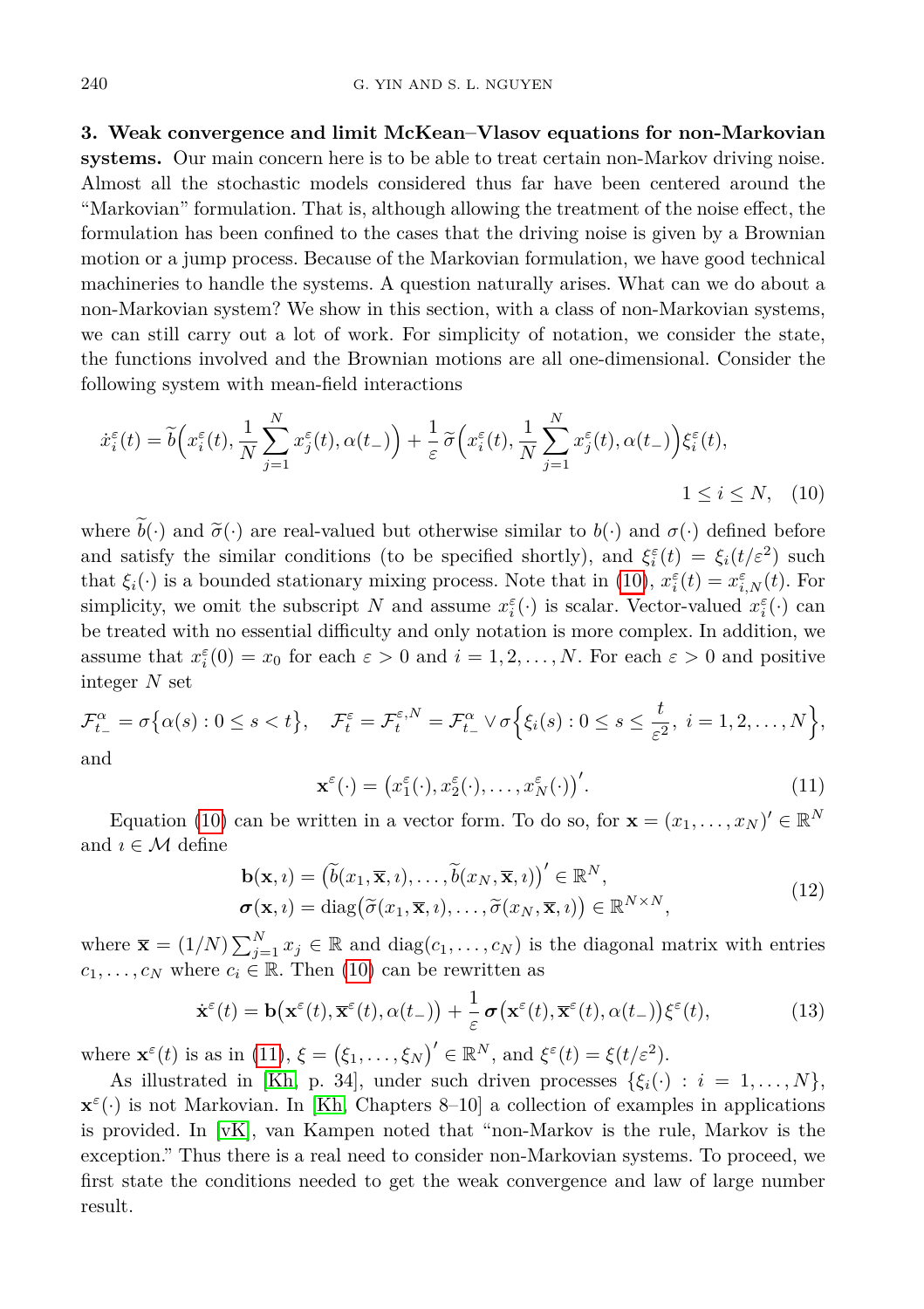(H3) For each  $i = 1, ..., N$ , the process  $\xi_i^{\varepsilon}(t) = \xi_i(t/\varepsilon^2)$  such that  $\xi_i(\cdot)$  is a stationary  $\phi$ -mixing process that is bounded, that satisfies  $\mathbb{E}\xi_i(t) = 0$ , and that has right continuous sample paths and a mixing measure  $\phi(t)$  satisfying

$$
\int_0^\infty \widetilde{\phi}^{1/2}(t) \, dt < \infty.
$$

Moreover,  $\xi_1(t), \xi_2(t), \ldots, \xi_N(t)$  are independent for each *t* and

$$
\int_0^\infty \mathbb{E}\xi_i(u)\xi_i(0) du = \Sigma, \qquad i = 1,\ldots,N.
$$

(H4) The following conditions are satisfied.

- **–** Conditions (H1) and (H2) hold.
- $−$  For each *i*<sub>0</sub> ∈ *M*, *b*( $\hat{x}, \overline{x}, i$ <sub>0</sub>) and  $\tilde{\sigma}(\hat{x}, \overline{x}, i$ <sub>0</sub>) are differentiable with respect to  $\hat{x}$ and  $\bar{x}$ . Denote the partial derivatives with respect to  $\hat{x}$  and  $\bar{x}$  by  $\tilde{\sigma}_{\hat{x}}$  and  $\tilde{\sigma}_{\bar{x}}$ , respectively: assume that  $\tilde{\sigma}_{\hat{\tau}}$  and  $\tilde{\sigma}_{\bar{x}}$  are bounded. respectively; assume that  $\widetilde{\sigma}_x$  and  $\widetilde{\sigma}_x$  are bounded.

REMARK 3.1. In (H3), for simplicity, we have assumed that for each *i*,  $\xi_i(\cdot)$  has the same mixing measure.

We proceed to obtain a weak convergence results. A weak limit is obtained by first letting  $\varepsilon \to 0$  which is a mean field switched diffusion system with N processes. Then we take  $N \to \infty$  to obtain the second one in the spirit of Theorem [2.2](#page-4-1) which is again a law of large number.

**3.1. Weak convergence.** We first state the main convergence theorem. In this process, we keep *N* fixed and take limit only as  $\varepsilon \to 0$ . For  $(\widehat{x}, \overline{x}, i_0) \in \mathbb{R}^2 \times \mathcal{M}$  let

<span id="page-8-1"></span><span id="page-8-0"></span>
$$
\overline{b}(\hat{x}, \overline{x}, i_0) = b(\hat{x}, \overline{x}, i_0) + \widetilde{\sigma}_{\widehat{x}}(\hat{x}, \overline{x}, i_0) \widetilde{\sigma}(\hat{x}, \overline{x}, i_0) \Sigma,
$$
  
\n
$$
\overline{b}_N(\hat{x}, \overline{x}, i_0) = \overline{b}(\hat{x}, \overline{x}, i_0) + \frac{1}{N} \widetilde{\sigma}_{\overline{x}}(\hat{x}, \overline{x}, i_0) \widetilde{\sigma}(\hat{x}, \overline{x}, i_0) \Sigma,
$$
  
\n
$$
\overline{\sigma}(\hat{x}, \overline{x}, i_0) = \sqrt{2\Sigma} \widetilde{\sigma}(\hat{x}, \overline{x}, i_0).
$$
\n(14)

<span id="page-8-2"></span>We have the following theorem.

Theorem 3.2. *Assume* (H3) *and* (H4) *and the stochastic differential equation* [\(15\)](#page-8-0) *has a unique solution* (*unique in the sense of distribution*)*. Then for each*  $i = 1, \ldots, N$ *,*  $\mathbf{x}^{\varepsilon}(\cdot)$ *converges weakly to*  $\mathbf{x}(\cdot) = (x_1(\cdot), x_2(\cdot), \dots, x_N(\cdot))$  where  $x_i(\cdot)$  *is the unique solution of the stochastic differential equation*

$$
dx_i(t) = \overline{b}_N\left(x_i(t), \frac{1}{N}\sum_{j=1}^N x_j(t), \alpha(t-)\right)dt + \overline{\sigma}\left(x_i(t), \frac{1}{N}\sum_{j=1}^N x_j(t), \alpha(t-)\right)dw_i(t), \quad (15)
$$

*where*  $w_i(\cdot), i = 1, \ldots, N$ *, are independent Brownian motions and*  $\overline{b}_N(\cdot, \cdot, \cdot)$  *and*  $\overline{\sigma}(\cdot, \cdot, \cdot)$ *are defined as in* [\(14\)](#page-8-1)*.*

<span id="page-8-3"></span>REMARK 3.3. Note that both  $\mathbf{x}^{\varepsilon}(\cdot)$  and  $\mathbf{x}(\cdot)$  depend on *N* as well. So strictly speaking, these should have been written as  $\mathbf{x}^{\varepsilon,N}(\cdot)$  and  $\mathbf{x}^N(\cdot)$ , respectively. However, for notational simplicity, in the above and the following computation, we suppress the dependence on *N* although keeping in mind this dependence is there.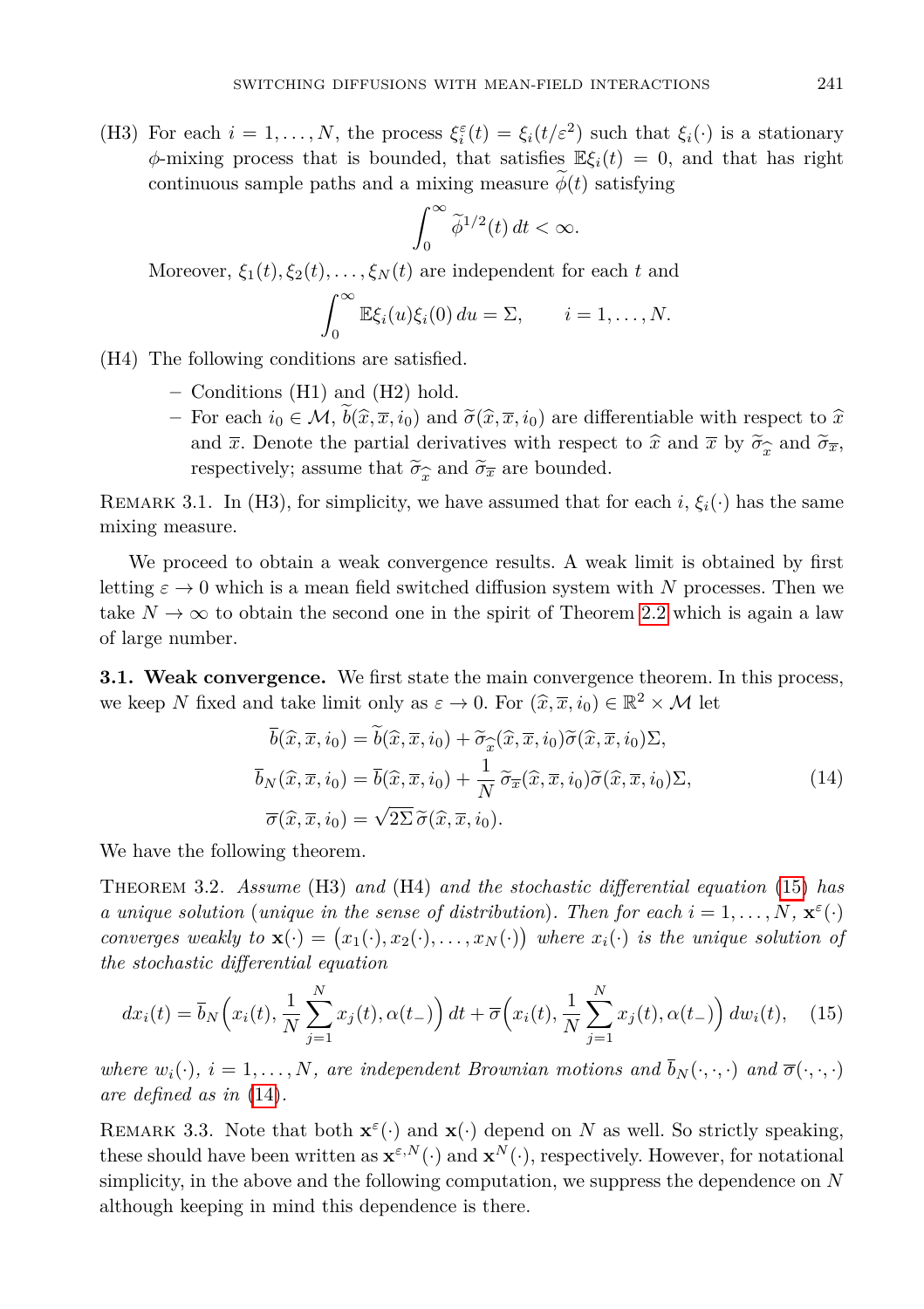To proceed, note that equation [\(15\)](#page-8-0) can be written in a vector form. Define

$$
\overline{\mathbf{b}}_{N}(\mathbf{x}, i) = (\overline{b}_{N}(x_{1}, \overline{\mathbf{x}}, i), \dots, \overline{b}_{N}(x_{N}, \overline{\mathbf{x}}, i))' \in \mathbb{R}^{N}, \n\overline{\boldsymbol{\sigma}}(\mathbf{x}, i) = \text{diag}(\overline{\sigma}(x_{1}, \overline{\mathbf{x}}, i), \dots, \overline{\sigma}(x_{N}, \overline{\mathbf{x}}, i)) \in \mathbb{R}^{N \times N},
$$
\n(16)

for  $\mathbf{x} = (x_1, \dots, x_N)'$  and  $i \in \mathcal{M}$ . Then we can rewrite [\(15\)](#page-8-0) as

$$
d\mathbf{x}(t) = \overline{\mathbf{b}}_N(\mathbf{x}(t), \alpha(t_-)) dt + \overline{\boldsymbol{\sigma}}(\mathbf{x}(t), \alpha(t_-)) dw(t),
$$
\n(17)

where  $w(t) = (w_1(t), \ldots, w_N(t))' \in \mathbb{R}^N$ . The limit Markov process  $(\mathbf{x}(\cdot), \alpha(\cdot))$  is a solution of the martingale problem with the operator  $\mathcal{L} = \mathcal{L}^{(N)}$  which is defined as for each  $r(\text{real-valued function})$   $f(\cdot, \cdot) : \mathbb{R}^N \times \mathcal{M} \to \mathbb{R}$ , and each  $i \in \mathcal{M}$ ,  $f(\cdot, i) \in C_c^2(\mathbb{R}^N)$  such that

$$
\mathcal{L}f(\mathbf{x},i) = \nabla f'(\mathbf{x},i)\overline{\mathbf{b}}_N(\mathbf{x},i) + \frac{1}{2}\operatorname{tr}\left[\nabla^2 f(\mathbf{x},i)\overline{\mathbf{A}}(\mathbf{x},i)\right] + Qf(\mathbf{x},i),\tag{18}
$$

where  $\overline{\mathbf{A}}(\mathbf{x}, i) = \overline{\boldsymbol{\sigma}}(\mathbf{x}, i) \overline{\boldsymbol{\sigma}}'(\mathbf{x}, i)$  and

$$
Qf(\mathbf{x},i) = \sum_{j \in \mathcal{M}} q_{ij} f(\mathbf{x},j).
$$

Under (H3) and (H4), the martingale problem with the operator  $\mathcal L$  has a unique solution [\[XZ\]](#page-20-16). In order to construct perturbed functions to prove the weak convergence, it is more convenient to consider each component of  $\mathbf{x}(t)$ . We therefore separate the operator  $\mathcal{L}$ into several components such that each of which corresponds to one component of  $\mathbf{x}(t)$ as follows: For each  $\mathbf{x} = (x_1, x_2, \dots, x_N)' \in \mathbb{R}^N$ ,  $i \in \mathcal{M}$ ,  $f(\cdot, i) \in C_c^2(\mathbb{R}^N)$  ( $C^2$  function with compact support), set

$$
\mathcal{L}_{i}f(\mathbf{x}, i) = f_{x_{i}}(\mathbf{x}, i)\overline{b}_{N}\left(x_{i}, \frac{1}{N} \sum_{j=1}^{N} x_{j}, i\right) + \frac{1}{2} f_{x_{i}x_{i}}(\mathbf{x}, i)\left[\overline{\sigma}\left(x_{i}, \frac{1}{N} \sum_{j=1}^{N} x_{j}, i\right)\right]^{2}
$$
\n
$$
= f_{x_{i}}(\mathbf{x}, i)\left[\tilde{b}\left(x_{i}, \frac{1}{N} \sum_{j=1}^{N} x_{j}, i\right) + \tilde{\sigma}_{\widehat{x}}\left(x_{i}, \frac{1}{N} \sum_{j=1}^{N} x_{j}, i\right)\tilde{\sigma}\left(x_{i}, \frac{1}{N} \sum_{j=1}^{N} x_{j}, i\right)\Sigma\right]
$$
\n
$$
+ \frac{1}{N} \tilde{\sigma}_{\overline{x}}\left(x_{i}, \frac{1}{N} \sum_{j=1}^{N} x_{j}, i\right)\tilde{\sigma}\left(x_{i}, \frac{1}{N} \sum_{j=1}^{N} x_{j}, i\right)\Sigma\right]
$$
\n
$$
+ f_{x_{i}x_{i}}(\mathbf{x}, i)\left[\tilde{\sigma}\left(x_{i}, \frac{1}{N} \sum_{j=1}^{N} x_{j}, i\right)\right]^{2}\Sigma. \quad (19)
$$

Now we have

$$
\mathcal{L}f(\mathbf{x},i) = \sum_{i=1}^N \mathcal{L}_i f(\mathbf{x},i) + Qf(\mathbf{x},i).
$$

In fact,  $f(\mathbf{x}(t), \alpha(t)) - \int_0^t \mathcal{L}f(\mathbf{x}(s), \alpha(s)) ds$  is a martingale; the martingale is driven by two martingales, one of them is driven by the Brownian motion and the other is driven by a compensated jump process (Poisson process) due to the Markov chain. We refer the reader to [\[YZ2,](#page-21-0) Chapter 2] for further details.

Using weak convergence methods, we shall show that the non-Markovian systems with mean-field interactions has a limit. The limit can be characterized as the solution of the martingale problem with operator  $\mathcal{L}$ . The corresponding stochastic differential equation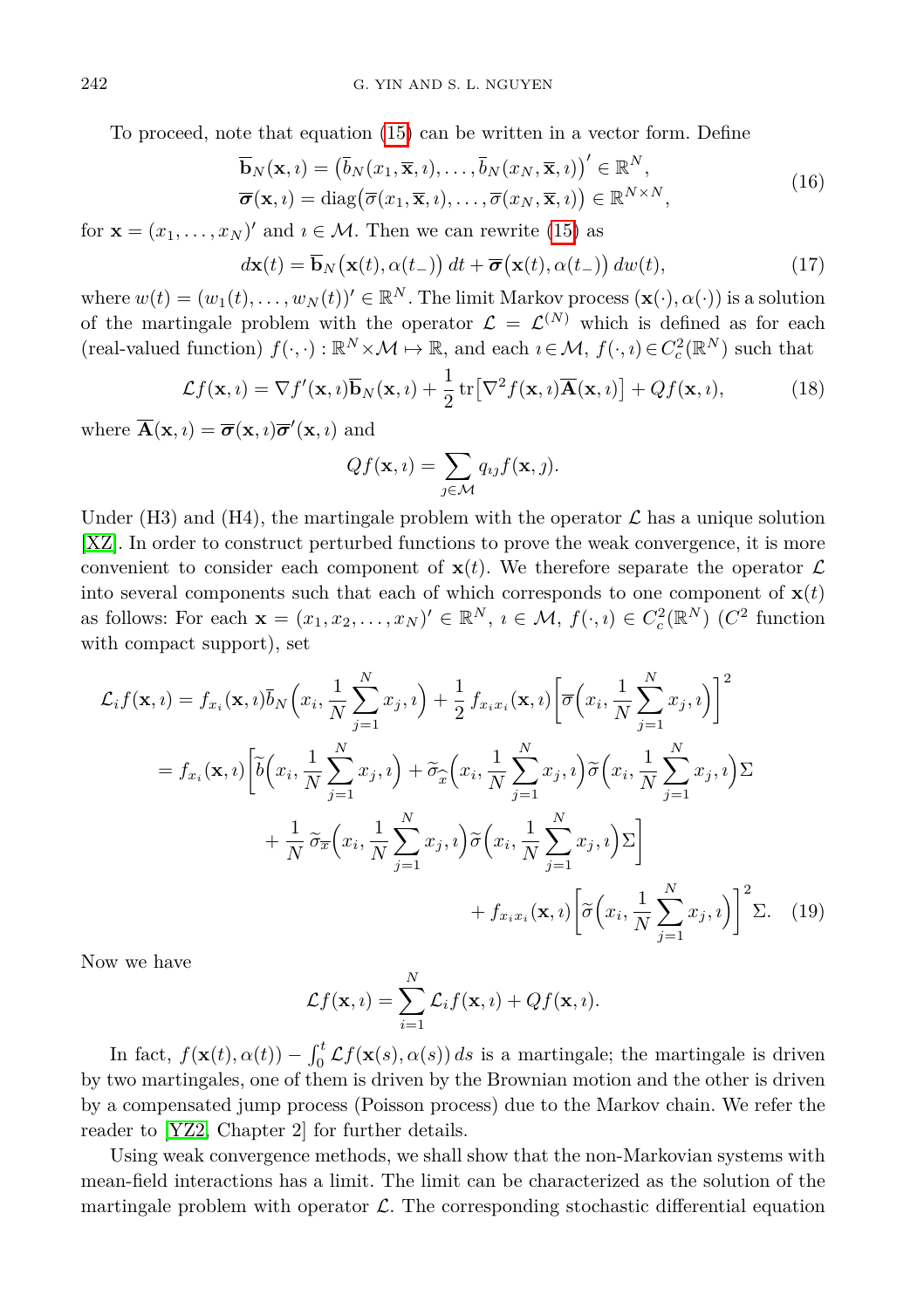is given by [\(15\)](#page-8-0). Roughly, the non-Markovian systems with driving noise  $\xi_i^{\varepsilon}(\cdot)$  yields a limit in which the  $\xi_i^{\varepsilon}(\cdot)$  are "replaced" by independent Brownian motions  $w_i(\cdot)$ .

Because the solution of [\(10\)](#page-7-1) is not *a priori* bounded, we use a truncation device as in [\[Kh,](#page-20-14) p. 83]. Let  $\ell$  be a fixed but otherwise arbitrary integer. Let  $B_{\ell} = \{x : |x| \leq \ell\},\$ the ball of radius  $\ell$  centered at the origin. Consider a truncated process  $\mathbf{x}^{\varepsilon,\ell}(\cdot)$  =  $(x_1^{\varepsilon,\ell}(\cdot),x_2^{\varepsilon,\ell}(\cdot),\ldots,x_N^{\varepsilon,\ell}(\cdot))'$  defined by  $x_i^{\varepsilon,\ell}(0)=x_0$ , and  $x_i^{\varepsilon,\ell}(t)=x_i^{\varepsilon}(t)$  on the set  $\{t\leq \tau\}$ , and

$$
\lim_{m \to \infty} \limsup_{\varepsilon \to 0} \mathbb{P}\left(\sup_{t \le T} |x_i^{\varepsilon, \ell}(t)| \ge m\right) = 0, \quad 1 \le i \le N,\tag{20}
$$

where  $\tau = \inf\{s : \max_{1 \leq j \leq N} |x_j^{\varepsilon}(s)| > \ell\}$ , the first exit time of  $x_j^{\varepsilon}(\cdot)$ 's from the  $\ell$ -ball  $B_{\ell}$ . Such a truncated process can be obtained by using a truncation function  $\rho^{\ell}$  defined as follows

$$
\rho^{\ell}(x) = \begin{cases} 1, & \text{if } x \in B_{\ell}, \\ 0, & \text{if } x \in \mathbb{R}^{d} - B_{\ell+1}, \\ \text{smooth}, & \text{otherwise.} \end{cases}
$$

For  $i = 1, ..., N$ , define the *i*th component  $x_i^{\varepsilon,\ell}(\cdot)$  of this desired truncated process as the solution of

$$
\dot{x}_i^{\varepsilon,\ell}(t) = \tilde{b}^{\ell}\Big(x_i^{\varepsilon,\ell}(t), \frac{1}{N} \sum_{j=1}^N x_j^{\varepsilon,\ell}(t), \alpha(t-)\Big) + \frac{1}{\varepsilon} \tilde{\sigma}^{\ell}\Big(x_i^{\varepsilon,\ell}(t), \frac{1}{N} \sum_{j=1}^N x_j^{\varepsilon,\ell}(t), \alpha(t-)\Big) \xi_i^{\varepsilon}(t), (21)
$$

where

<span id="page-10-1"></span>
$$
\widetilde{b}^{\ell}\left(x_{i}^{\varepsilon,\ell}(t),\frac{1}{N}\sum_{j=1}^{N}x_{j}^{\varepsilon,\ell}(t),i\right) = \widetilde{b}\left(x_{i}^{\varepsilon,\ell}(t),\frac{1}{N}\sum_{j=1}^{N}x_{j}^{\varepsilon,\ell}(t),i\right)\rho^{\ell}(x_{i}^{\varepsilon,\ell}(t)),
$$
\n
$$
\widetilde{\sigma}^{\ell}\left(x_{i}^{\varepsilon,\ell}(t),\frac{1}{N}\sum_{j=1}^{N}x_{j}^{\varepsilon,\ell}(t),i\right) = \widetilde{\sigma}\left(x_{i}^{\varepsilon,\ell}(t),\frac{1}{N}\sum_{j=1}^{N}x_{j}^{\varepsilon,\ell}(t),i\right)\rho^{\ell}(x_{i}^{\varepsilon,\ell}(t)).
$$
\n(22)

From the definition of  $x_i^{\varepsilon,\ell}(\cdot)$ , it is readily seen that

$$
\mathbb{P}\left(\sup_{t\leq T}|x_i^{\varepsilon,\ell}(t)|\geq m\right)\leq \frac{1}{m}\mathbb{E}\sup_{t\leq T}|x_i^{\varepsilon,\ell}(t)|\to 0 \text{ as } m\to\infty.
$$

It thus confirms that  $\mathbf{x}^{\varepsilon,\ell}(\cdot)$  is an  $\ell$ -truncation process [\[Kh\]](#page-20-14). We will first prove that for a fixed  $\ell$ ,  $\{x^{\varepsilon,\ell}(\cdot): \varepsilon > 0\}$  is tight. Then we establish its weak convergence. Letting  $\ell \to \infty$ , we finally show that the untruncated process  $\{x^{\varepsilon}(\cdot): \varepsilon > 0\}$  also converges. To proceed, we state a lemma first.

<span id="page-10-0"></span>LEMMA 3.4. *Under* (H3)–(H4),  $\{x^{\varepsilon,\ell}(\cdot) : \varepsilon > 0\}$  *is tight in*  $D([0,T], \mathbb{R}^N)$ , where  $D([0,T], \mathbb{R}^N)$  *is the space of*  $\mathbb{R}^N$ -valued functions defined on  $[0,T]$  that are right con*tinuous and that have left limit, endowed with the Skorohod topology.*

REMARK 3.5. Although the solution of [\(10\)](#page-7-1) is not Markovian, we can still define an operator  $\mathcal{L}^{\varepsilon}$  by using the idea of *p*-limit [\[Kh,](#page-20-14) p. 38]. The *p*-limit requires the sequence under consideration to be integrable and the convergence to the limit taking place in the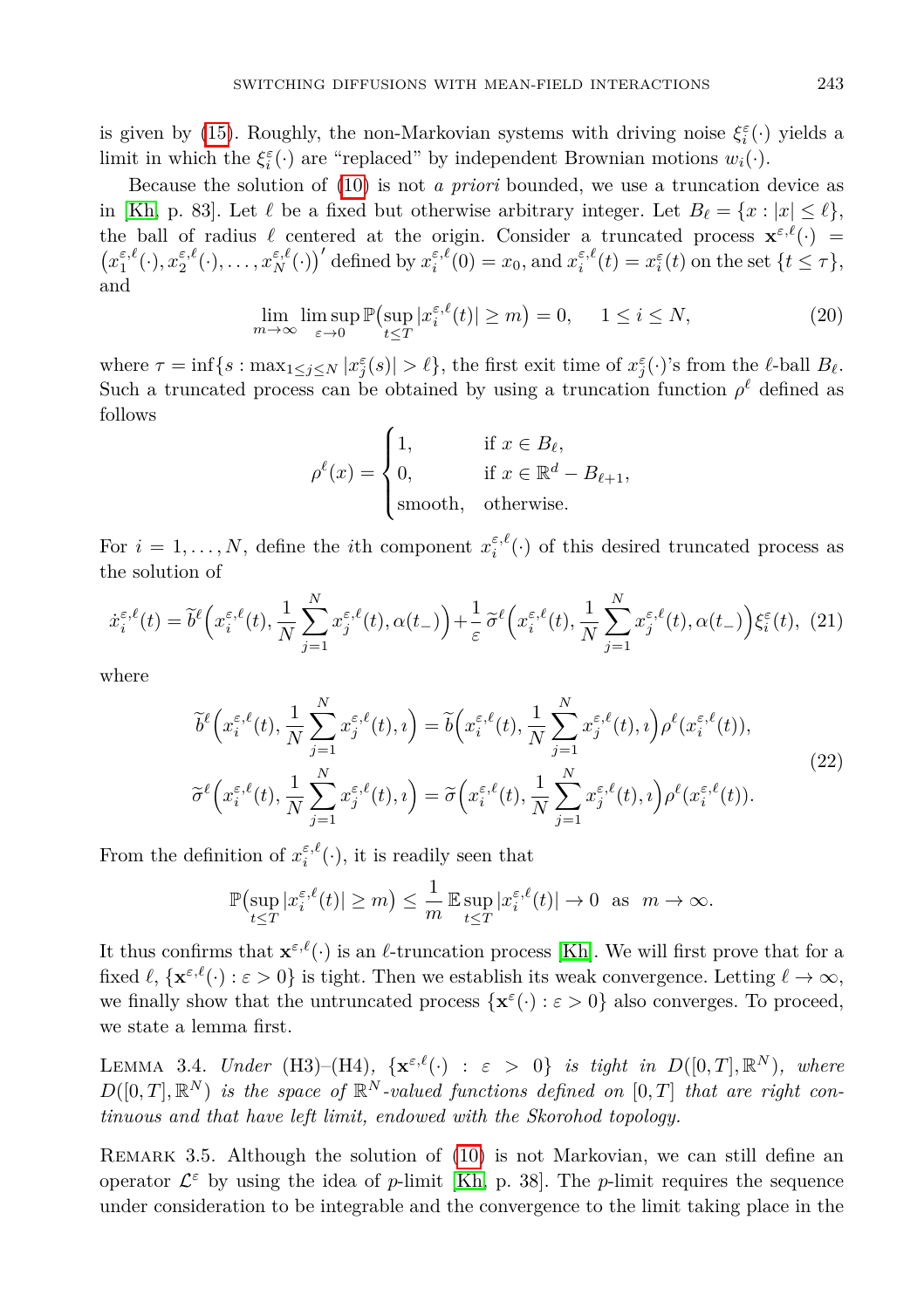*L*<sup>1</sup> sense. Let *h* and *g* be in  $C_c^2(\mathbb{R})$ . With  $f(\cdot) \in D(\mathcal{L}^{\varepsilon})$ , the domain of  $\mathcal{L}^{\varepsilon}$  and  $\mathcal{L}^{\varepsilon}h = g$ , if

$$
p\text{-}\lim_{\delta \to 0} \left[ \frac{\mathbb{E}_{t}^{\varepsilon}h(t+\delta) - h(t)}{\delta} - g(t) \right] = 0,
$$

where  $\mathbb{E}_{t}^{\varepsilon}$  denotes the conditional expectation with respect to  $\mathcal{F}_{t}^{\varepsilon}$ . Then  $\mathcal{L}^{\varepsilon}$  is still a type of infinitesimal operator. Moreover, for  $h(\cdot) \in D(\mathcal{L}^{\varepsilon})$ ,

$$
h(t) - \int_0^t \mathcal{L}^\varepsilon h(u) \, du \quad \text{is a martingale, and}
$$
\n
$$
\mathbb{E}_t^\varepsilon h(t+s) - h(t) = \int_t^{t+s} \mathbb{E}_t^\varepsilon \mathcal{L}^\varepsilon h(u) \, du \quad \text{w.p.1};
$$
\n(23)

see [\[Kh,](#page-20-14) Theorem 1, p. 39] and [\[EK\]](#page-19-8). The first line above confirms the martingale property and the second line is a Dynkin like formula with  $E$  replaced by the conditional expectation E *ε t* .

*Proof of Lemma [3.4.](#page-10-0)* We shall use the idea of *p*-limit, the truncation device, and the perturbed test function methods (see [\[Kh,](#page-20-14) Chapter 4] and [\[KY,](#page-20-17) p. 172]). Mainly, we define a perturbation that is small in magnitude and that results in the desired cancellation. Note that for each  $\iota \in \mathcal{M}$  and each  $f(\cdot, \iota) \in C_c^2(\mathbb{R}^N)$ , it is easy to see that

$$
\mathcal{L}^{\varepsilon,\ell} f(\mathbf{x},i) = \sum_{i=1}^N \mathcal{L}_i^{\varepsilon,\ell} f(\mathbf{x},i) + Qf(\mathbf{x},i), \quad \mathbf{x} = (x_1, x_2, \dots, x_N)' \in \mathbb{R}^N,
$$

where for each  $i = 1, \ldots, N$ ,

$$
\mathcal{L}_{i}^{\varepsilon,\ell} f(\mathbf{x},i) = f_{x_i}(\mathbf{x},i) \widetilde{b}^{\ell} \left( x_i, \frac{1}{N} \sum_{j=1}^{N} x_j, i \right) + \frac{1}{\varepsilon} f_{x_i}(\mathbf{x},i) \widetilde{\sigma}^{\ell} \left( x_i, \frac{1}{N} \sum_{j=1}^{N} x_j, i \right) \xi_i^{\varepsilon}(t). \tag{24}
$$

We have

$$
\mathcal{L}_{i}^{\varepsilon,\ell} f(\mathbf{x}^{\varepsilon,\ell}(t),\alpha(t_{-})) = f_{x_{i}}(\mathbf{x}^{\varepsilon,\ell}(t),\alpha(t_{-})) \widetilde{b}^{\ell} \left( x_{i}^{\varepsilon,\ell}(t), \frac{1}{N} \sum_{j=1}^{N} x_{j}^{\varepsilon,\ell}(t), \alpha(t_{-}) \right) + \frac{1}{\varepsilon} f_{x_{i}}(\mathbf{x}^{\varepsilon,\ell}(t),\alpha(t_{-})) \widetilde{\sigma}^{\ell} \left( x_{i}^{\varepsilon,\ell}(t), \frac{1}{N} \sum_{j=1}^{N} x_{j}^{\varepsilon,\ell}(t),\alpha(t_{-}) \right) \xi_{i}^{\varepsilon}(t). \tag{25}
$$

The notation reflects the dependence on the truncation level  $\ell$ . For each  $i$ , the term

<span id="page-11-0"></span>
$$
\frac{1}{\varepsilon} f_{x_i}(\mathbf{x}^{\varepsilon,\ell}(t),\alpha(t_-)) \widetilde{\sigma}^{\ell}\Big(x_i^{\varepsilon,\ell}(t),\frac{1}{N}\sum_{j=1}^N x_j^{\varepsilon,\ell}(t),\alpha(t_-)\Big) \xi_i^{\varepsilon}(t)
$$

is undesirable due to the order  $O(\varepsilon^{-1})$ . We wish to "average" it out. To do so, we proceed to define a perturbation. To emphasize the dependence on  $x_i^{\varepsilon}(t)$  and  $\alpha(t)$ , we define a perturbation by

$$
f_{1,i}^{\varepsilon}(\mathbf{x}^{\varepsilon,\ell}(t),\alpha(t_{-}),t) = \frac{1}{\varepsilon} \int_{t}^{T} \mathbb{E}_{t}^{\varepsilon} f_{x_{i}}(\mathbf{x}^{\varepsilon,\ell}(t),\alpha(t_{-})) \widetilde{\sigma}^{\ell}\Big(x_{i}^{\varepsilon,\ell}(t),\frac{1}{N} \sum_{j=1}^{N} x_{j}^{\varepsilon,\ell}(t),\alpha(t_{-})\Big) \xi_{i}^{\varepsilon}(u) du. \quad (26)
$$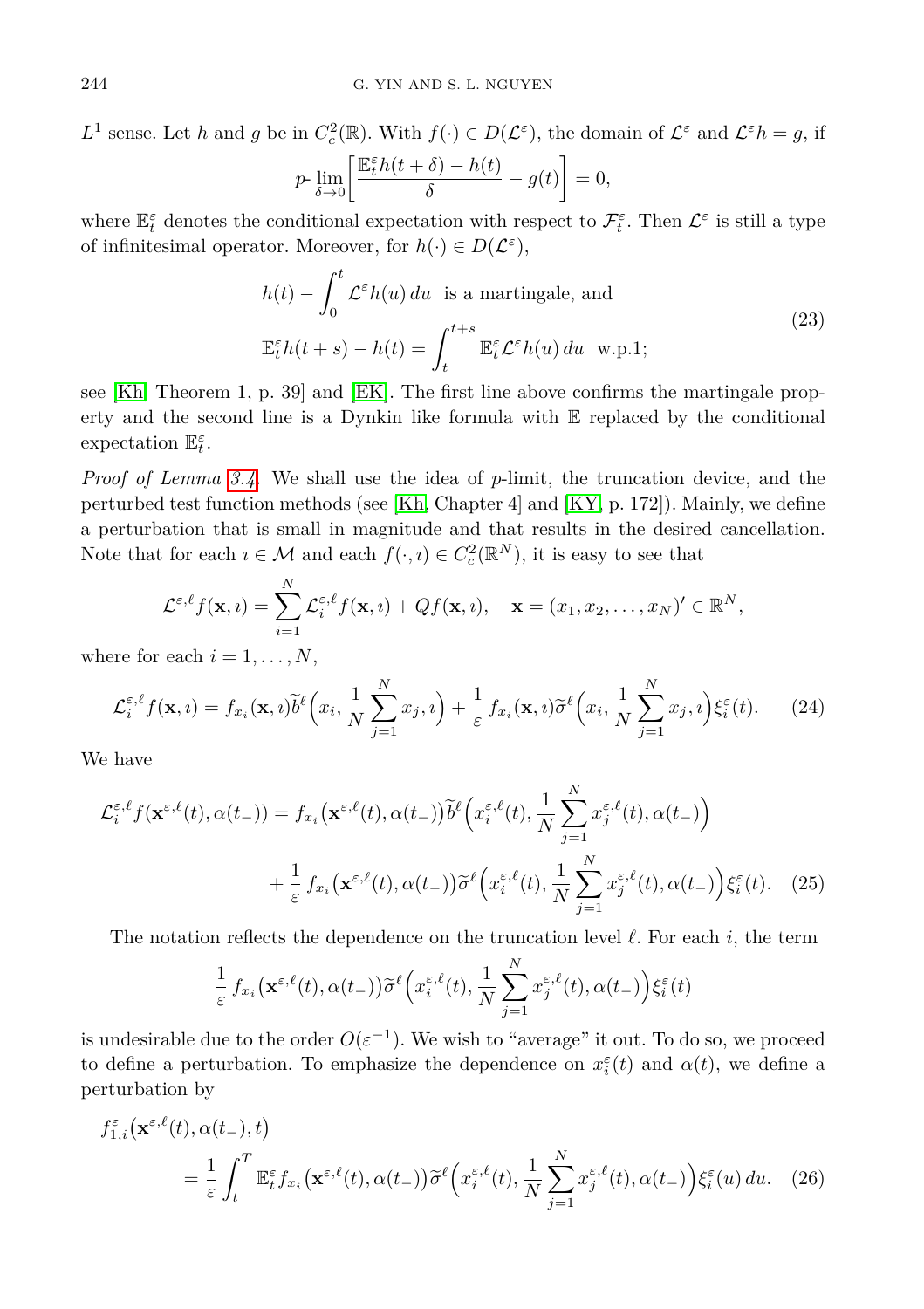Because  $\mathbb{E}\xi_i(t) = 0$  for each  $t > 0$ ,

$$
f_{1,i}^{\varepsilon}(\mathbf{x}^{\varepsilon,\ell}(t),\alpha(t_{-}),t)
$$
  
=  $\frac{1}{\varepsilon} \int_{t}^{T} f_{x_i}(\mathbf{x}^{\varepsilon,\ell}(t),\alpha(t_{-})) \widetilde{\sigma}^{\ell}\Big(x_i^{\varepsilon,\ell}(t),\frac{1}{N} \sum_{j=1}^{N} x_j^{\varepsilon,\ell}(t),\alpha(t_{-})\Big) \big[\mathbb{E}_t^{\varepsilon} \xi_i^{\varepsilon}(u) - \mathbb{E}\xi_i^{\varepsilon}(u)\big] du.$  (27)

Using  $\xi_i^{\varepsilon}(t) = \xi_i(t/\varepsilon^2)$  and a change of variable  $u \mapsto u/\varepsilon^2$ , the above can be rewritten as sup  $|f_{1,i}^{\varepsilon}(\mathbf{x}^{\varepsilon,\ell}(t),\alpha(t_{-}),t)|$ 

$$
\begin{split} \n\epsilon[0,T] \n&= \varepsilon \sup_{t \in [0,T]} \left| \int_{t/\varepsilon^2}^{T/\varepsilon^2} f_{x_i}(\mathbf{x}^{\varepsilon,\ell}(t), \alpha(t_-), t) \widetilde{\sigma}^{\ell}\Big(x_i^{\varepsilon,\ell}(t), \frac{1}{N} \sum_{j=1}^N x_j^{\varepsilon,\ell}(t), \alpha(t_-)\Big) \right| \\ \n&\times \left[ \mathbb{E}_t^{\varepsilon} \xi_i^{\varepsilon}(u) - \mathbb{E} \xi_i^{\varepsilon}(u) \right] du \right| \\ \n&\le K \varepsilon \sup_{t \in [0,T]} \int_{t/\varepsilon^2}^{\infty} \widetilde{\phi}\big(u - (t/\varepsilon^2)\big) du = O(\varepsilon). \n\end{split}
$$

Thus the perturbation is small in magnitude. We proceed to demonstrate that it results in desired cancellations. Define

$$
f^{\varepsilon}(t) = f(\mathbf{x}^{\varepsilon,\ell}(t),\alpha(t_{-})) + \sum_{i=1}^{N} f_{1,i}^{\varepsilon}(\mathbf{x}^{\varepsilon,\ell}(t),\alpha(t_{-}),t).
$$

Because of the cancellation of the last term in [\(25\)](#page-11-0),

$$
\mathcal{L}^{\varepsilon,\ell} f^{\varepsilon}(t) = \frac{\partial}{\partial t} f^{\varepsilon}(\alpha(t_{-}),t) + \sum_{i=1}^{N} \mathcal{L}_{i}^{\varepsilon,\ell} f^{\varepsilon}(\alpha(t_{-}),t) + Qf^{\varepsilon}(\alpha(t_{-}),t)
$$
\n
$$
= \sum_{i=1}^{N} f_{x_{i}}(\mathbf{x}^{\varepsilon,\ell}(t),\alpha(t_{-})) \widetilde{b}^{\ell}\left(x_{i}^{\varepsilon,\ell}(t),\frac{1}{N} \sum_{j=1}^{N} x_{j}^{\varepsilon,\ell}(t),\alpha(t_{-})\right)
$$
\n
$$
+ \sum_{k=1}^{N} \sum_{i=1}^{N} \int_{t/\varepsilon^{2}}^{T/\varepsilon^{2}} \mathbb{E}_{t}^{\varepsilon} \left[ f_{x_{i}}(\mathbf{x}^{\varepsilon,\ell}(t),\alpha(t_{-}),t) \widetilde{\sigma}^{\ell}\left(x_{i}^{\varepsilon,\ell}(t),\frac{1}{N} \sum_{j=1}^{N} x_{j}^{\varepsilon,\ell}(t),\alpha(t_{-})\right) \right]_{x_{k}} \xi_{i}(u) du
$$
\n
$$
\times \widetilde{\sigma}^{\ell}\left(x_{k}^{\varepsilon,\ell},\frac{1}{N} \sum_{j=1}^{N} x_{j}^{\varepsilon,\ell}(t),\alpha(t_{-})\right) \xi_{k}^{\varepsilon}(t) + Qf(\mathbf{x}^{\varepsilon,\ell}(t),\alpha(t_{-})) + O(\varepsilon),
$$
\n(28)

where  $O(\varepsilon) \to 0$  as  $\varepsilon \to 0$ . (Detailed calculation will be carried out in [\(31\)](#page-14-0), [\(33\)](#page-14-1), and [\(34\)](#page-14-2)). In the next to the last line above, the term  $[\cdots]_{x_i}$  denotes the partial derivative of the term  $[\cdots]$  with respect to  $x_i$  at  $x = x_i^{\varepsilon,\ell}(t)$ . Because  $\{\xi_i(t)\}\$ is bounded and stationary mixing, it can be verified that  $\mathcal{L}^{\varepsilon,\ell} f^{\varepsilon}(t)$  is uniformly integrable. It then follows from [\[Kh,](#page-20-14) Theorem 3.4, p. 48],  $\{ \mathbf{x}^{\varepsilon,\ell}(\cdot) : \varepsilon > 0 \}$  is tight as desired. The lemma is proved.

<span id="page-12-0"></span>LEMMA 3.6. *Under the conditions of Lemma* [3.4](#page-10-0),  $\{x^{\varepsilon,\ell}(\cdot) : \varepsilon > 0\}$  *converges weakly to*  $\mathbf{x}^{\ell}(\cdot)$  *as*  $\varepsilon \to 0$ , where  $\mathbf{x}^{\ell}(\cdot)$  *is the solution of the martingale problem with operator*  $\mathcal{L}^{\ell}$ *given by*

$$
\mathcal{L}^{\ell} f(\mathbf{x}, i) = \sum_{i=1}^{N} \mathcal{L}_i^{\ell} f(\mathbf{x}, i) + Qf(\mathbf{x}, i),
$$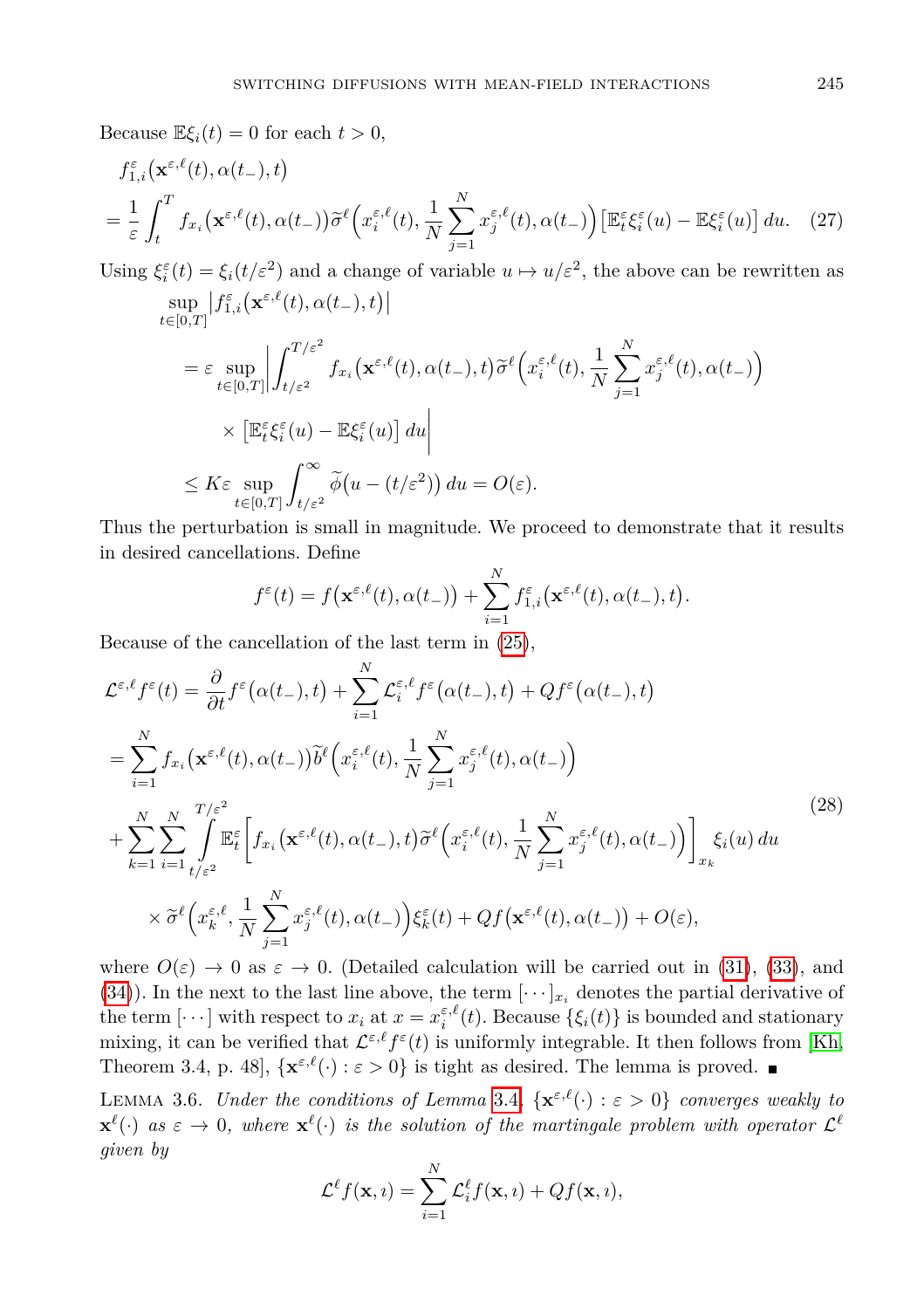*with*

$$
\mathcal{L}_{i}^{\ell} f(\mathbf{x}, i) = f_{x_{i}}(\mathbf{x}, i) \left[ \tilde{b}^{\ell} \left( x_{i}, \frac{1}{N} \sum_{j=1}^{N} x_{j}, i \right) + \tilde{\sigma}_{\hat{x}}^{\ell} \left( x_{i}, \frac{1}{N} \sum_{j=1}^{N} x_{j}, i \right) \tilde{\sigma}^{\ell} \left( x_{i}, \frac{1}{N} \sum_{j=1}^{N} x_{j}, i \right) \Sigma + \frac{1}{N} \tilde{\sigma}_{\bar{x}}^{\ell} \left( x_{i}, \frac{1}{N} \sum_{j=1}^{N} x_{j}, i \right) \tilde{\sigma}^{\ell} \left( x_{i}, \frac{1}{N} \sum_{j=1}^{N} x_{j}, i \right) \Sigma + f_{x_{i} x_{i}}(\mathbf{x}, i) \left[ \tilde{\sigma}^{\ell} \left( x_{i}, \frac{1}{N} \sum_{j=1}^{N} x_{j}, i \right) \right]^{2} \Sigma, \quad (29)
$$

*for any*  $f(\mathbf{x}, i) \in C_c^2$  *with*  $b^{\ell}(\cdot, \cdot, \cdot)$  *and*  $\tilde{\sigma}^{\ell}(\cdot, \cdot, \cdot)$  *defined as in* [\(22\)](#page-10-1)*.* 

*Proof.* By Lemma [3.4,](#page-10-0)  $\{ \mathbf{x}^{\varepsilon,\ell}(\cdot) \}$  is tight in  $D([0,T], \mathbb{R}^d)$ . By Prohorov's theorem (see [\[Kh,](#page-20-14) p. 28] or [\[EK,](#page-19-8) p. 104]), we may extract a weakly convergent subsequence. Select such a subsequence, still denote the sequence by  $\{x^{\varepsilon,\ell}(\cdot)\}\)$  for simplicity, and denote the limit by  $\mathbf{x}^{\ell}(\cdot)$ ). We proceed to characterize the limit process. By the Skorohod representation (see [\[Kh,](#page-20-14) pp. 29-30] or [\[EK,](#page-19-8) p. 102]), we assume with a slight abuse of notation that  $\mathbf{x}^{\varepsilon,\ell}(\cdot)$ converges to  $\mathbf{x}^{\ell}(\cdot)$  in the sense of with probability one. Also recall our notation of  $\widetilde{\sigma}_{\widehat{\sigma}}$  and (·) in the sense of with probability one. Also recall our notation of  $\widetilde{\sigma}_{\widetilde{x}}$  ial derivatives of  $\widetilde{\sigma}$  with respect to the first and second variable  $x_i$  $\widetilde{\sigma}_{\overline{x}}$  for the partial derivatives of  $\widetilde{\sigma}$  with respect to the first and second variable  $x_i$  and  $\sum_{i=1}^{N} x_i^i$  respectively.  $\sum_{j=1}^{N} x_j/N$ , respectively.

To characterize the limit, we use the perturbed test function methods [\[Kh\]](#page-20-14). For each  $i \in \mathcal{M}$  and any  $f(\cdot, i) \in C_c^2(\mathbb{R}^N)$ , define  $f_1^{\varepsilon}(\cdot, \cdot)$  as in the tightness proof. Using the notation just mentioned above, we have

$$
f_{1,i}^{\varepsilon}(\mathbf{x}^{\varepsilon,\ell}(t),\alpha(t_{-}),t) = \varepsilon \int_{t/\varepsilon^2}^{T/\varepsilon^2} f_{x_i}(\mathbf{x}^{\varepsilon,\ell}(t),\alpha(t_{-})) \widetilde{\sigma}^{\ell}\Big(x_i^{\varepsilon,\ell}(t),\frac{1}{N}\sum_{j=1}^N x_j^{\varepsilon,\ell}(t),\alpha(t_{-})\Big) \mathbb{E}_t^{\varepsilon} \xi_i(u) du.
$$

To proceed, we first observe that because of the chain rule of differentiations,

<span id="page-13-0"></span>
$$
\frac{\partial}{\partial x_i} \widetilde{\sigma}^\ell \left( x_i, \frac{1}{N} \sum_{j=1}^N x_j, i \right) = \widetilde{\sigma}_x^\ell \left( x_i, \frac{1}{N} \sum_{j=1}^N x_j, i \right) + \frac{1}{N} \widetilde{\sigma}_x^\ell \left( x_i, \frac{1}{N} \sum_{j=1}^N x_j, i \right). \tag{30}
$$

Detailed calculation yields that

$$
\mathcal{L}_{k}^{\varepsilon,\ell} f_{1,i}^{\varepsilon}(\mathbf{x}^{\varepsilon,\ell}(t),\alpha(t_{-}),t)
$$
\n
$$
= \varepsilon \int_{t/\varepsilon^{2}}^{T/\varepsilon^{2}} \mathbb{E}_{t}^{\varepsilon} \bigg[ f_{x_{i}x_{k}}(\mathbf{x}^{\varepsilon,\ell}(t),\alpha(t_{-})) \widetilde{\sigma}^{\ell} \bigg( x_{i}^{\varepsilon,\ell}(t), \frac{1}{N} \sum_{j=1}^{N} x_{j}^{\varepsilon,\ell}(t), \alpha(t_{-}) \bigg) \xi_{i}(u) \bigg]
$$
\n
$$
\times \widetilde{b}^{\ell} \bigg( x_{k}^{\varepsilon,\ell}, \frac{1}{N} \sum_{j=1}^{N} x_{j}^{\varepsilon,\ell}(t), \alpha(t_{-}) \bigg) \xi_{k}^{\varepsilon}(u) du
$$
\n
$$
+ \varepsilon \int_{t/\varepsilon^{2}}^{T/\varepsilon^{2}} \mathbb{E}_{t}^{\varepsilon} \bigg[ f_{x_{i}}(\mathbf{x}^{\varepsilon,\ell}(t),\alpha(t_{-})) \frac{\partial}{\partial x_{k}} \widetilde{\sigma}^{\ell} \bigg( x_{i}^{\varepsilon,\ell}(t), \frac{1}{N} \sum_{j=1}^{N} x_{j}^{\varepsilon,\ell}(t), \alpha(t_{-}) \bigg) \xi_{i}(u) \bigg]
$$
\n
$$
\times \widetilde{b}^{\ell} \bigg( x_{k}^{\varepsilon,\ell}, \frac{1}{N} \sum_{j=1}^{N} x_{j}^{\varepsilon,\ell}(t), \alpha(t_{-}) \bigg) \xi_{k}^{\varepsilon}(t) du
$$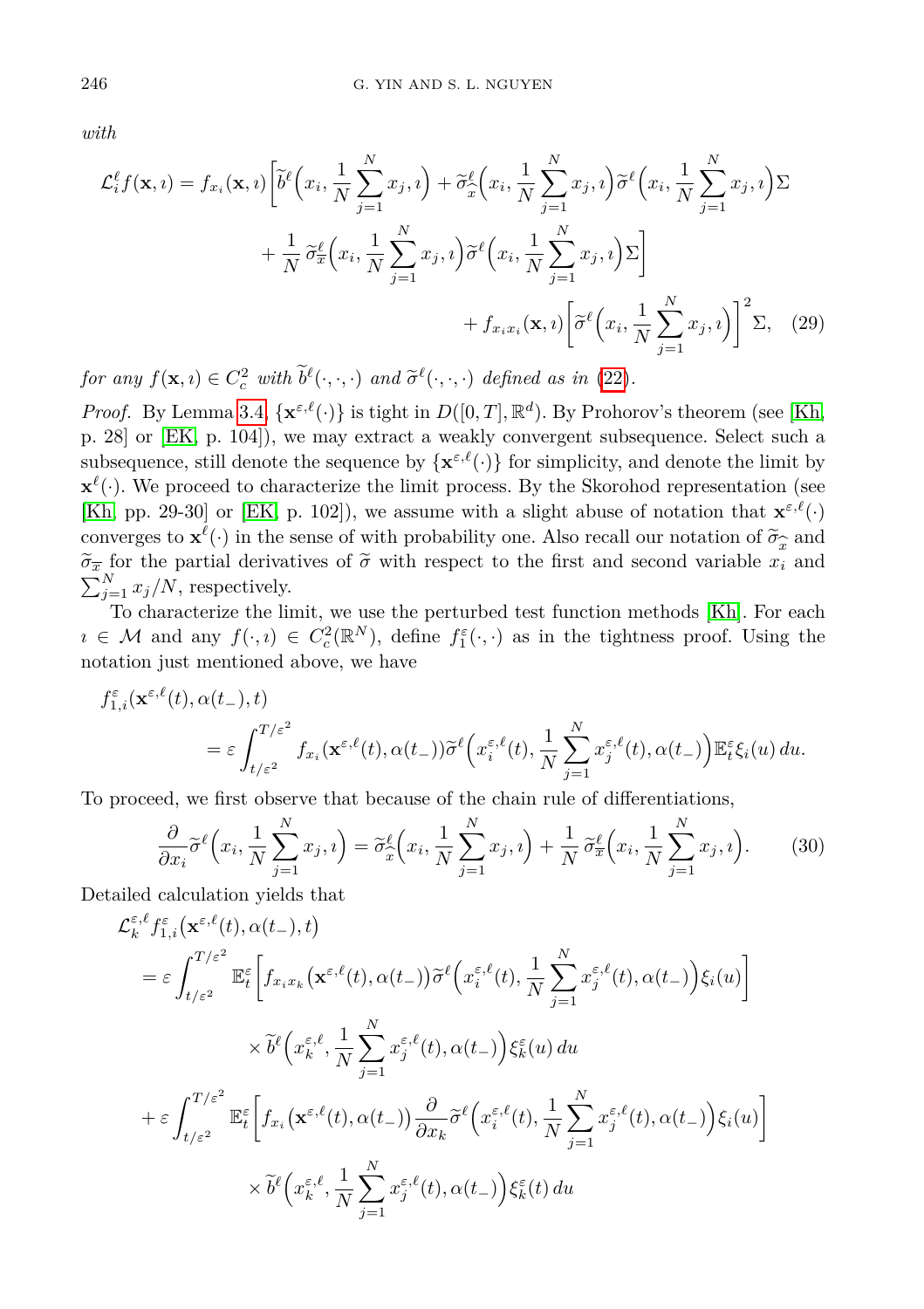$$
+ \int_{t/\varepsilon^2}^{T/\varepsilon^2} \mathbb{E}_t^{\varepsilon} \bigg[ f_{x_i}(\mathbf{x}^{\varepsilon,\ell}(t), \alpha(t_-)) \frac{\partial}{\partial x_k} \widetilde{\sigma}^{\ell} \Big( x_i^{\varepsilon,\ell}(t), \frac{1}{N} \sum_{j=1}^N x_j^{\varepsilon,\ell}(t), \alpha(t_-) \Big) \xi_i(u) \bigg] \times \widetilde{\sigma}^{\ell} \Big( x_k^{\varepsilon,\ell}, \frac{1}{N} \sum_{j=1}^N x_j^{\varepsilon,\ell}(t), \alpha(t_-) \Big) \xi_k^{\varepsilon}(t) du
$$
  
+ 
$$
+ \int_{t/\varepsilon^2}^{T/\varepsilon^2} \mathbb{E}_t^{\varepsilon} \bigg[ f_{x_i x_k}(\mathbf{x}^{\varepsilon,\ell}(t), \alpha(t_-)) \widetilde{\sigma}^{\ell} \Big( x_i^{\varepsilon,\ell}(t), \frac{1}{N} \sum_{j=1}^N x_j^{\varepsilon,\ell}(t), \alpha(t_-) \Big) \xi_i(u) \bigg] \times \widetilde{\sigma}^{\ell} \Big( x_k^{\varepsilon,\ell}, \frac{1}{N} \sum_{j=1}^N x_j^{\varepsilon,\ell}(t), \alpha(t_-) \Big) \xi_k^{\varepsilon}(t) du,
$$
 (31)

and

<span id="page-14-0"></span>
$$
\frac{\partial}{\partial t} f_{1,i}^{\varepsilon}(\mathbf{x}^{\varepsilon,\ell}(t),\alpha(t_{-}),t) = -\frac{1}{\varepsilon} f_{x_i}(\mathbf{x}^{\varepsilon,\ell}(t),\alpha(t_{-}))\widetilde{\sigma}^{\ell}\Big(x_i^{\varepsilon,\ell}(t),\frac{1}{N}\sum_{j=1}^N x_j^{\varepsilon,\ell}(t),\alpha(t_{-})\Big)\xi_i^{\varepsilon}(t). \tag{32}
$$

Because of the  $\phi$ -mixing property, for some generic positive constant  $K > 0$ ,

<span id="page-14-1"></span>
$$
\left| \varepsilon \int_{t/\varepsilon^2}^{T/\varepsilon^2} \mathbb{E}_t^{\varepsilon} \left[ f_{x_i x_k}(\mathbf{x}^{\varepsilon,\ell}(t), \alpha(t-)) \widetilde{\sigma}^{\ell} \left( x_i^{\varepsilon,\ell}(t), \frac{1}{N} \sum_{j=1}^N x_j^{\varepsilon,\ell}(t), \alpha(t-) \right) \xi_i(u) \right] \right|
$$
  
 
$$
\times \widetilde{b}^{\ell} \left( x_k^{\varepsilon,\ell}, \frac{1}{N} \sum_{j=1}^N x_j^{\varepsilon,\ell}(t), \alpha(t-) \right) \xi_i^{\varepsilon}(t) du \right| \leq K \varepsilon \int_{t/\varepsilon^2}^{T/\varepsilon^2} \widetilde{\phi}(u - (t/\varepsilon^2)) du \leq K \varepsilon. \quad (33)
$$

Likewise,

$$
\left| \varepsilon \int_{t/\varepsilon^2}^{T/\varepsilon^2} \mathbb{E}_t^{\varepsilon} \left[ f_{x_i}(\mathbf{x}^{\varepsilon,\ell}(t), \alpha(t_-)) \frac{\partial}{\partial x_k} \widetilde{\sigma}^{\ell} \left( x_i^{\varepsilon,\ell}(t), \frac{1}{N} \sum_{j=1}^N x_j^{\varepsilon,\ell}(t), \alpha(t_-) \right) \xi_i(u) \right] \times \widetilde{b}^{\ell} \left( x_k^{\varepsilon,\ell}, \frac{1}{N} \sum_{j=1}^N x_j^{\varepsilon,\ell}(t), \alpha(t_-) \right) \xi_k^{\varepsilon}(t) du \right| \le K\varepsilon. \quad (34)
$$

Thus we need only work on the remaining two terms in [\(31\)](#page-14-0). Define

<span id="page-14-2"></span>
$$
f_{2,i,k}^{\varepsilon}(\mathbf{x}^{\varepsilon,\ell}(t),\alpha(t_{-}),t)
$$
\n
$$
= \int_{t}^{T} \int_{s/\varepsilon^{2}}^{T/\varepsilon^{2}} \mathbb{E}_{t}^{\varepsilon} \bigg\{ \bigg[ f_{x_{i}}(\mathbf{x}^{\varepsilon,\ell}(t),\alpha(t_{-})) \frac{\partial}{\partial x_{k}} \widetilde{\sigma}^{\ell} \bigg( x_{i}^{\varepsilon,\ell}(t), \frac{1}{N} \sum_{j=1}^{N} x_{j}^{\varepsilon,\ell}(t),\alpha(t_{-}) \bigg) \times \widetilde{\sigma}^{\ell} \bigg( x_{k}^{\varepsilon,\ell}, \frac{1}{N} \sum_{j=1}^{N} x_{j}^{\varepsilon,\ell}(t),\alpha(t_{-}) \bigg) \bigg] \big[ \xi_{i}(u) \xi_{k}^{\varepsilon}(s) - \mathbb{E} \big( \xi_{i}(u) \xi_{k}^{\varepsilon}(s) \big) \big] \bigg\} du ds,
$$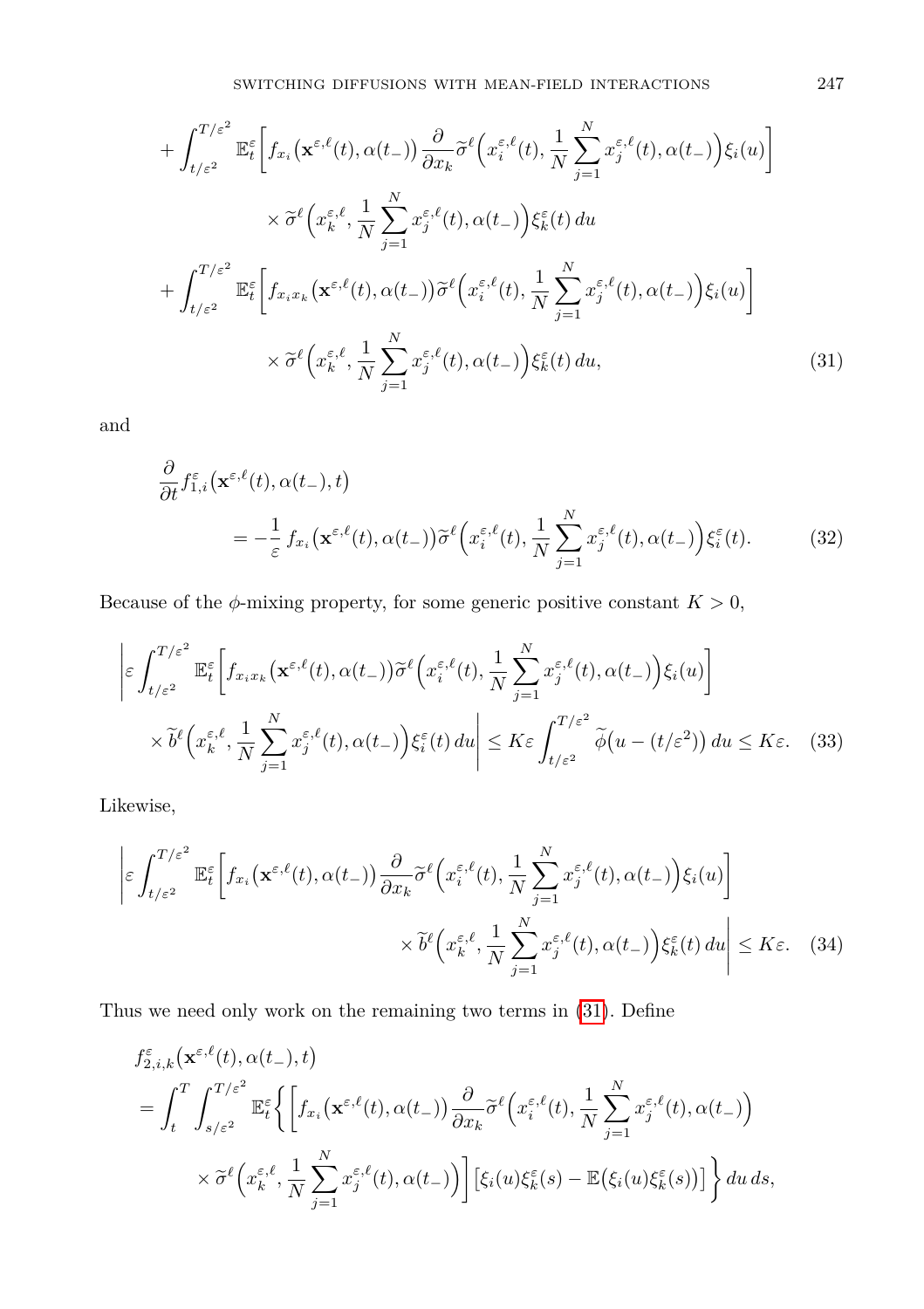$$
f_{3,i,k}^{\varepsilon}(\mathbf{x}^{\varepsilon,\ell}(t),\alpha(t_{-}),t)
$$
  
\n
$$
= \int_{t}^{T} \int_{s/\varepsilon^{2}}^{T/\varepsilon^{2}} \mathbb{E}_{t}^{\varepsilon} \Biggl\{ \Biggl[ f_{x_{i}x_{k}}(\mathbf{x}^{\varepsilon,\ell}(t),\alpha(t_{-})) \widetilde{\sigma}^{\ell} \Bigl( x_{i}^{\varepsilon,\ell}(t), \frac{1}{N} \sum_{j=1}^{N} x_{j}^{\varepsilon,\ell}(t), \alpha(t_{-}) \Bigr) \Biggr] \times \widetilde{\sigma}^{\ell} \Bigl( x_{k}^{\varepsilon,\ell}, \frac{1}{N} \sum_{j=1}^{N} x_{j}^{\varepsilon,\ell}(t), \alpha(t_{-}) \Bigr) \Biggr] \Bigl[ \xi_{i}(u) \xi_{k}^{\varepsilon}(s) - \mathbb{E} \bigl( \xi_{i}(u) \xi_{k}^{\varepsilon}(s) \bigr) \Bigr] \Biggr\} du ds. \quad (35)
$$

Note that

$$
f_{2,i,k}^{\varepsilon}(\mathbf{x}^{\varepsilon,\ell}(t),\alpha(t_{-}),t)
$$
\n
$$
= \left[ f_{x_i}(\mathbf{x}^{\varepsilon,\ell}(t),\alpha(t_{-})) \frac{\partial}{\partial x_k} \widetilde{\sigma}^{\ell} \left( x_i^{\varepsilon,\ell}(t), \frac{1}{N} \sum_{j=1}^N x_j^{\varepsilon,\ell}(t), \alpha(t_{-}) \right) \right]
$$
\n
$$
\times \widetilde{\sigma}^{\ell} \left( x_k^{\varepsilon,\ell}, \frac{1}{N} \sum_{j=1}^N x_j^{\varepsilon,\ell}(t), \alpha(t_{-}) \right) \left[ \int\limits_{t}^T \int\limits_{s/\varepsilon^2}^{\Gamma/\varepsilon^2} \left[ \mathbb{E}_t^{\varepsilon} \left( \xi_i(u) \xi_k^{\varepsilon}(s) \right) - \mathbb{E} \left( \xi_i(u) \xi_k^{\varepsilon}(s) \right) \right] du \, ds \quad (36)
$$

and that

$$
\left| \int_{t}^{T} \int_{s/\varepsilon^{2}}^{T/\varepsilon^{2}} \left[ \mathbb{E}_{t}^{\varepsilon} \left( \xi_{i}(u) \xi_{k}^{\varepsilon}(s) \right) - \mathbb{E} \left( \xi_{i}(u) \xi_{k}^{\varepsilon}(s) \right) \right] du \, ds \right|
$$
\n
$$
\leq \int_{t}^{\infty} \int_{s/\varepsilon^{2}}^{\infty} \left| \mathbb{E}_{t}^{\varepsilon} \left( \xi_{i}(u) \xi_{k}(s/\varepsilon^{2}) \right) - \mathbb{E} \left( \xi_{i}(u) \xi_{k}(s/\varepsilon^{2}) \right) \right| du \, ds
$$
\n
$$
= \varepsilon^{2} \int_{t/\varepsilon^{2}}^{\infty} \int_{v}^{\infty} \left| \mathbb{E}_{t}^{\varepsilon} \left( \xi_{i}(u) \xi_{k}(v) \right) - \mathbb{E} \left( \xi_{i}(u) \xi_{k}(v) \right) \right| du \, dv
$$
\n
$$
\leq K \varepsilon^{2} \int_{t/\varepsilon^{2}}^{\infty} \int_{v}^{\infty} \widetilde{\phi}^{1/2}(u-v) \widetilde{\phi}^{1/2}(v-(t/\varepsilon^{2})) du \, dv = O(\varepsilon^{2}).
$$
\n(37)

Similar to the case of  $f_{1,i}^{\varepsilon}(\mathbf{x}^{\varepsilon,\ell}(t), \alpha(t_-, t), t)$ , it can be verified that

$$
\sup_{0\leq t\leq T}\left|f_{p,i,k}^{\varepsilon}(\mathbf{x}^{\varepsilon,\ell}(t),\alpha(t_{-}),t)\right|=O(\varepsilon^2)\quad \text{for}\quad p=2,3\quad\text{and}\quad 1\leq i,k\leq N.
$$

Thus, the perturbations are all small. Moreover, for each  $l = 1, 2, ..., N$ , we obtain

$$
\mathcal{L}_l^{\varepsilon,\ell}\left[f_{2,i,k}^{\varepsilon}(\mathbf{x}^{\varepsilon,\ell}(t),\alpha(t_-),t) + f_{3,i,k}^{\varepsilon}(\mathbf{x}^{\varepsilon,\ell}(t),\alpha(t_-),t)\right] = e_l^{\varepsilon}(t),\tag{38}
$$

where  $e_l^{\varepsilon}(t) = O(\varepsilon) \to 0$  as  $\varepsilon \to 0$ . In addition,

$$
\frac{\partial}{\partial t} f_{2,i,k}^{\varepsilon}(\mathbf{x}^{\varepsilon,\ell}(t),\alpha(t_{-}),t)
$$
\n
$$
= -\left[f_{x_i}(\mathbf{x}^{\varepsilon,\ell}(t),\alpha(t_{-}))\frac{\partial}{\partial x_k}\widetilde{\sigma}^{\ell}\left(x_i^{\varepsilon,\ell}(t),\frac{1}{N}\sum_{j=1}^N x_j^{\varepsilon,\ell}(t),\alpha(t_{-})\right)\right]
$$
\n
$$
\times \widetilde{\sigma}^{\ell}\left(x_k^{\varepsilon,\ell},\frac{1}{N}\sum_{j=1}^N x_j^{\varepsilon,\ell}(t),\alpha(t_{-})\right)\right] \int_{t/\varepsilon^2}^{T/\varepsilon^2} \left[\mathbb{E}_{t}^{\varepsilon}\left(\xi_i(u)\xi_k^{\varepsilon}(t)\right) - \mathbb{E}\left(\xi_i(u)\xi_k^{\varepsilon}(t)\right)\right] du
$$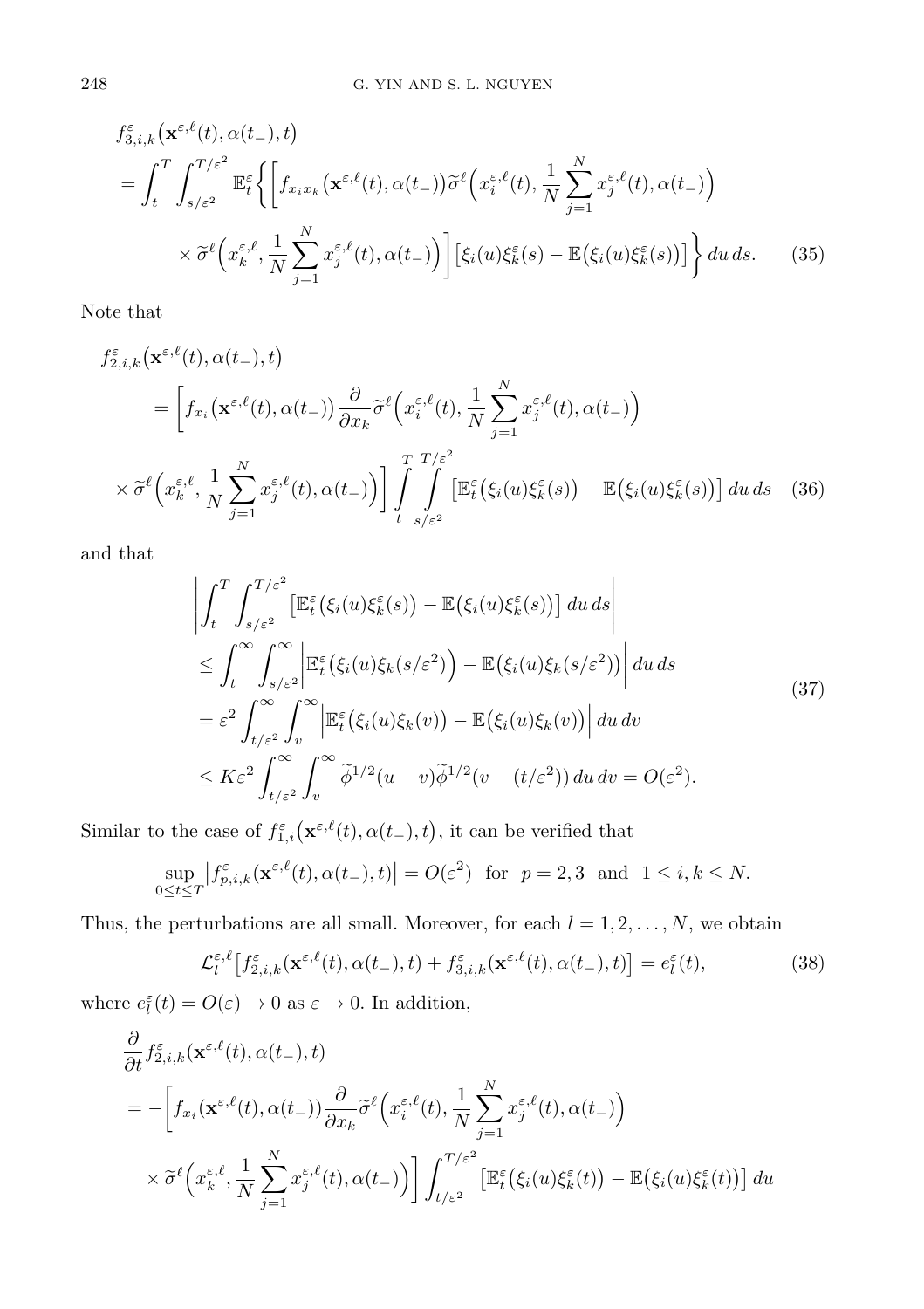$$
= -\int_{t/\varepsilon^2}^{T/\varepsilon^2} \mathbb{E}_t^{\varepsilon} \left[ f_{x_i}(\mathbf{x}^{\varepsilon,\ell}(t), \alpha(t_-)) \frac{\partial}{\partial x_k} \widetilde{\sigma}^{\ell} \left( x_i^{\varepsilon,\ell}(t), \frac{1}{N} \sum_{j=1}^N x_j^{\varepsilon,\ell}(t), \alpha(t_-) \right) \xi_i(u) \right] du
$$
  
\n
$$
\times \widetilde{\sigma}^{\ell} \left( x_k^{\varepsilon,\ell}, \frac{1}{N} \sum_{j=1}^N x_j^{\varepsilon,\ell}(t), \alpha(t_-) \right) \xi_k^{\varepsilon}(t)
$$
  
\n
$$
+ \left[ f_{x_i}(\mathbf{x}^{\varepsilon,\ell}(t), \alpha(t_-)) \frac{\partial}{\partial x_k} \widetilde{\sigma}^{\ell} \left( x_i^{\varepsilon,\ell}(t), \frac{1}{N} \sum_{j=1}^N x_j^{\varepsilon,\ell}(t), \alpha(t_-) \right) \right]
$$
  
\n
$$
\times \widetilde{\sigma}^{\ell} \left( x_k^{\varepsilon,\ell}, \frac{1}{N} \sum_{j=1}^N x_j^{\varepsilon,\ell}(t), \alpha(t_-) \right) \right] \int_{t/\varepsilon^2}^{T/\varepsilon^2} \mathbb{E} \left( \xi_i(u) \xi_k^{\varepsilon}(t) \right) du.
$$
 (39)

Similarly,

<span id="page-16-1"></span><span id="page-16-0"></span>
$$
\frac{\partial}{\partial t} f_{3,i,k}^{\varepsilon}(\mathbf{x}^{\varepsilon,\ell}(t),\alpha(t_{-}),t) \n= -\int_{t/\varepsilon^{2}}^{T/\varepsilon^{2}} \mathbb{E}_{t}^{\varepsilon} \bigg[ f_{x_{i}x_{k}}(\mathbf{x}^{\varepsilon,\ell}(t),\alpha(t_{-}))\tilde{\sigma}^{\ell}\bigg(x_{i}^{\varepsilon,\ell}(t),\frac{1}{N}\sum_{j=1}^{N}x_{j}^{\varepsilon,\ell}(t),\alpha(t_{-})\bigg)\xi_{i}(u)\bigg] du \n\times \tilde{\sigma}^{\ell}\bigg(x_{k}^{\varepsilon,\ell},\frac{1}{N}\sum_{j=1}^{N}x_{j}^{\varepsilon,\ell}(t),\alpha(t_{-})\bigg)\xi_{k}^{\varepsilon}(t) \n+ \bigg[ f_{x_{i}x_{k}}(\mathbf{x}^{\varepsilon,\ell}(t),\alpha(t_{-}))\tilde{\sigma}^{\ell}\bigg(x_{i}^{\varepsilon,\ell}(t),\frac{1}{N}\sum_{j=1}^{N}x_{j}^{\varepsilon,\ell}(t),\alpha(t_{-})\bigg) \n\times \tilde{\sigma}^{\ell}\bigg(x_{k}^{\varepsilon,\ell},\frac{1}{N}\sum_{j=1}^{N}x_{j}^{\varepsilon,\ell}(t),\alpha(t_{-})\bigg) \bigg] \int_{t/\varepsilon^{2}}^{T/\varepsilon^{2}} \mathbb{E}(\xi_{i}(u)\xi_{k}^{\varepsilon}(t)) du.
$$
\n(40)

Now, we define the perturbed function as follows

$$
\widetilde{f}^{\varepsilon}(t) = f(\mathbf{x}^{\varepsilon,\ell}(t), \alpha(t_{-})) + \sum_{i=1}^{N} f_{1,i}^{\varepsilon}(\mathbf{x}^{\varepsilon,\ell}(t), \alpha(t_{-}), t) \n+ \sum_{i=1}^{N} \sum_{k=1}^{N} (f_{2,i,k}^{\varepsilon}(\mathbf{x}^{\varepsilon,\ell}(t), \alpha(t_{-}), t) + f_{3,i,k}^{\varepsilon}(\mathbf{x}^{\varepsilon,\ell}(t), \alpha(t_{-}), t)). \tag{41}
$$

Using [\(31\)](#page-14-0), [\(39\)](#page-16-0), and [\(40\)](#page-16-1), applying  $\mathcal{L}^{\varepsilon,\ell}$  to  $\tilde{f}^{\varepsilon}(t)$ , and recalling that  $\xi_i^{\varepsilon}(t) = \xi_i(t/\varepsilon^2)$ , upon cancellations, direct calculation yields that

$$
\mathcal{L}^{\varepsilon,\ell}\widetilde{f}^{\varepsilon}(t) = \frac{\partial}{\partial t}\widetilde{f}^{\varepsilon}(t) + \sum_{i=k}^{N} \mathcal{L}_{k}^{\varepsilon,\ell} f^{\varepsilon}(t) + Qf^{\varepsilon}(\alpha(t_{-}), t)
$$

$$
= \sum_{i=1}^{N} f_{x_{i}}(\mathbf{x}^{\varepsilon,\ell}(t), \alpha(t_{-}))\widetilde{b}^{\ell}\Big(x_{i}^{\varepsilon,\ell}(t), \frac{1}{N}\sum_{j=1}^{N} x_{j}^{\varepsilon,\ell}(t), \alpha(t_{-})\Big)
$$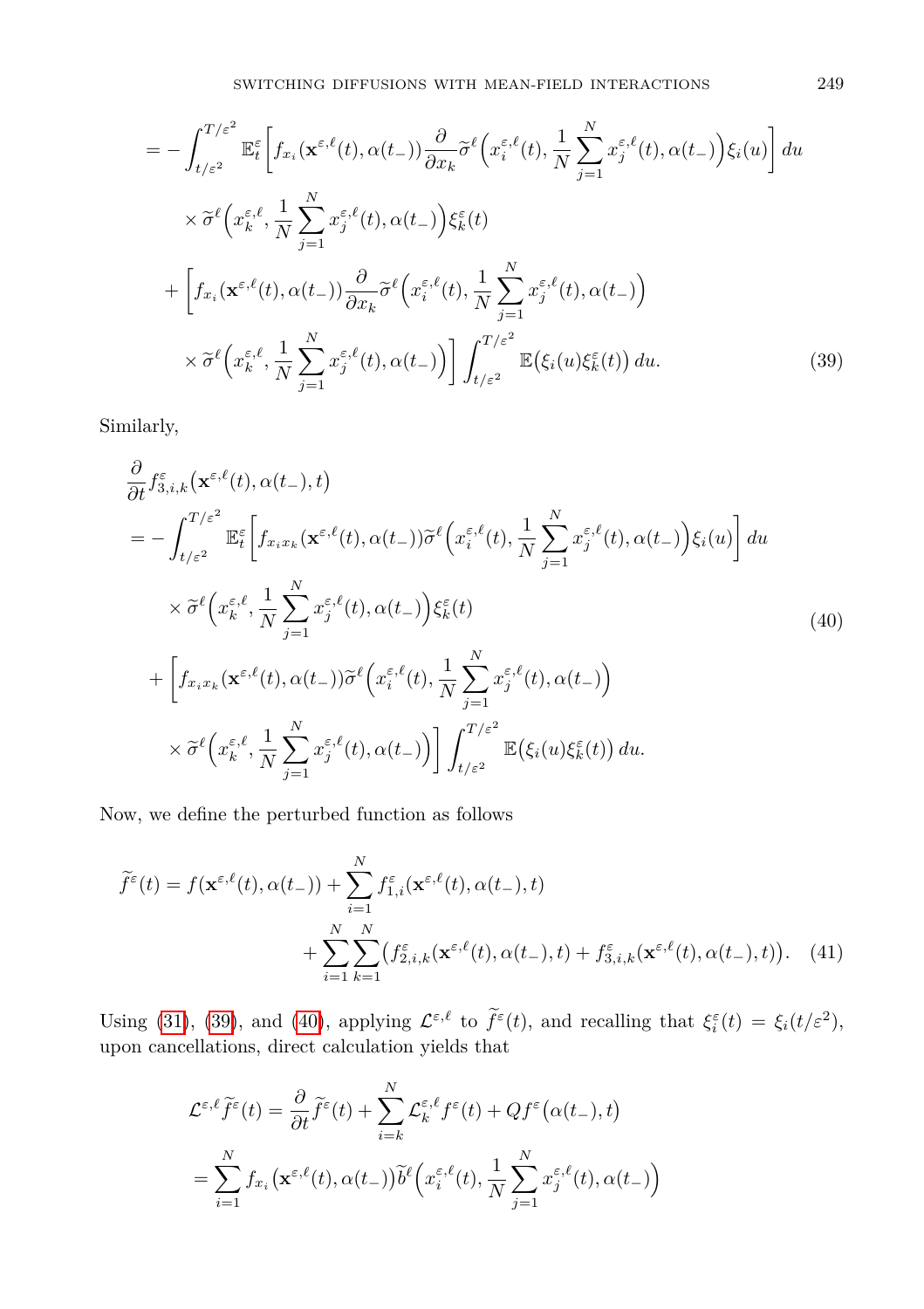$$
+\sum_{i=1}^{N} \sum_{k=1}^{N} \Biggl[ f_{x_i}(\mathbf{x}^{\varepsilon,\ell}(t),\alpha(t_{-})) \frac{\partial}{\partial x_k} \widetilde{\sigma}^{\ell} \Bigl( x_i^{\varepsilon,\ell}(t), \frac{1}{N} \sum_{j=1}^{N} x_j^{\varepsilon,\ell}(t), \alpha(t_{-}) \Bigr) \times \widetilde{\sigma}^{\ell} \Bigl( x_k^{\varepsilon,\ell}, \frac{1}{N} \sum_{j=1}^{N} x_j^{\varepsilon,\ell}(t), \alpha(t_{-}) \Bigr) \Biggr] \int_{t/\varepsilon^2}^{T/\varepsilon^2} \mathbb{E}(\xi_i(u)\xi_k^{\varepsilon}(t)) du + \sum_{i=1}^{N} \sum_{k=1}^{N} \Biggl[ f_{x_i x_k}(\mathbf{x}^{\varepsilon,\ell}(t),\alpha(t_{-})) \widetilde{\sigma}^{\ell} \Bigl( x_i^{\varepsilon,\ell}(t), \frac{1}{N} \sum_{j=1}^{N} x_j^{\varepsilon,\ell}(t), \alpha(t_{-}) \Bigr) \times \widetilde{\sigma}^{\ell} \Bigl( x_k^{\varepsilon,\ell}, \frac{1}{N} \sum_{j=1}^{N} x_j^{\varepsilon,\ell}(t), \alpha(t_{-}) \Bigr) \Biggr] \int_{t/\varepsilon^2}^{T/\varepsilon^2} \mathbb{E}(\xi_i(u)\xi_k^{\varepsilon}(t)) du + Qf(\mathbf{x}^{\varepsilon,\ell}(t),\alpha(t_{-})) + O(\varepsilon), \tag{42}
$$

Observe that  $\mathbb{E}(\xi_i(u)\xi_k^{\varepsilon}(t)) = 0$  if  $i \neq k$ . Under the conditions of Lemma [3.6,](#page-12-0) as  $\varepsilon \to 0$ , for each  $i = 1, \ldots, N$ ,

$$
\int_{t/\varepsilon^2}^{T/\varepsilon^2} \mathbb{E}(\xi_i(u)\xi_i(t/\varepsilon^2)) du \to \int_0^\infty \mathbb{E}(\xi_i(u)\xi_i(0)) du = \Sigma.
$$
 (43)

Hence, using [\(30\)](#page-13-0), we can demonstrate that

$$
\sum_{i=1}^{N} \sum_{k=1}^{N} \left[ f_{x_i}(\mathbf{x}^{\varepsilon,\ell}(t), \alpha(t_{-})) \frac{\partial}{\partial x_k} \tilde{\sigma}^{\ell} \left( x_i^{\varepsilon,\ell}(t), \frac{1}{N} \sum_{j=1}^{N} x_j^{\varepsilon,\ell}(t), \alpha(t_{-}) \right) \right] \times \tilde{\sigma}^{\ell} \left( x_k^{\varepsilon,\ell}, \frac{1}{N} \sum_{j=1}^{N} x_j^{\varepsilon,\ell}(t), \alpha(t_{-}) \right) \left[ \int_{t/\varepsilon^2}^{T/\varepsilon^2} \mathbb{E}(\xi_i(u)\xi_k^{\varepsilon}(t)) du \right] \longrightarrow \sum_{i=1}^{N} \left[ f_{x_i}(\mathbf{x}^{\varepsilon,\ell}(t), \alpha(t_{-})) \tilde{\sigma}^{\ell} \left( x_i^{\varepsilon,\ell}(t), \frac{1}{N} \sum_{j=1}^{N} x_j^{\varepsilon,\ell}(t), \alpha(t_{-}) \right) \right] \times \tilde{\sigma}_x^{\ell} \left( x_i^{\varepsilon,\ell}(t), \frac{1}{N} \sum_{j=1}^{N} x_j^{\varepsilon,\ell}(t), \alpha(t_{-}) \right) \Sigma \right] \n+ \frac{1}{N} \sum_{i=1}^{N} \left[ f_{x_i}(\mathbf{x}^{\varepsilon,\ell}(t), \alpha(t_{-})) \tilde{\sigma}^{\ell} \left( x_i^{\varepsilon,\ell}(t), \frac{1}{N} \sum_{j=1}^{N} x_j^{\varepsilon,\ell}(t), \alpha(t_{-}) \right) \right] \times \tilde{\sigma}_x^{\ell} \left( x_i^{\varepsilon,\ell}(t), \frac{1}{N} \sum_{j=1}^{N} x_j^{\varepsilon,\ell}(t), \alpha(t_{-}) \right) \Sigma \right] \tag{44}
$$

and

$$
\sum_{i=1}^{N} \sum_{k=1}^{N} \left[ f_{x_i x_k}(\mathbf{x}^{\varepsilon,\ell}(t), \alpha(t-)) \tilde{\sigma}^{\ell} \left( x_i^{\varepsilon,\ell}(t), \frac{1}{N} \sum_{j=1}^{N} x_j^{\varepsilon,\ell}(t), \alpha(t-) \right) \right]
$$

$$
\times \tilde{\sigma}^{\ell} \left( x_k^{\varepsilon,\ell}, \frac{1}{N} \sum_{j=1}^{N} x_j^{\varepsilon,\ell}(t), \alpha(t-) \right) \right] \int_{t/\varepsilon^2}^{T/\varepsilon^2} \mathbb{E}(\xi_i(u)\xi_k^{\varepsilon}(t)) du
$$

$$
\longrightarrow \sum_{i=1}^{N} f_{x_i x_i}(\mathbf{x}^{\varepsilon,\ell}(t), \alpha(t-)) \left[ \tilde{\sigma}^{\ell} \left( x_i^{\varepsilon,\ell}(t), \frac{1}{N} \sum_{j=1}^{N} x_j^{\varepsilon,\ell}(t), \alpha(t-) \right) \right]^2 \Sigma. \tag{45}
$$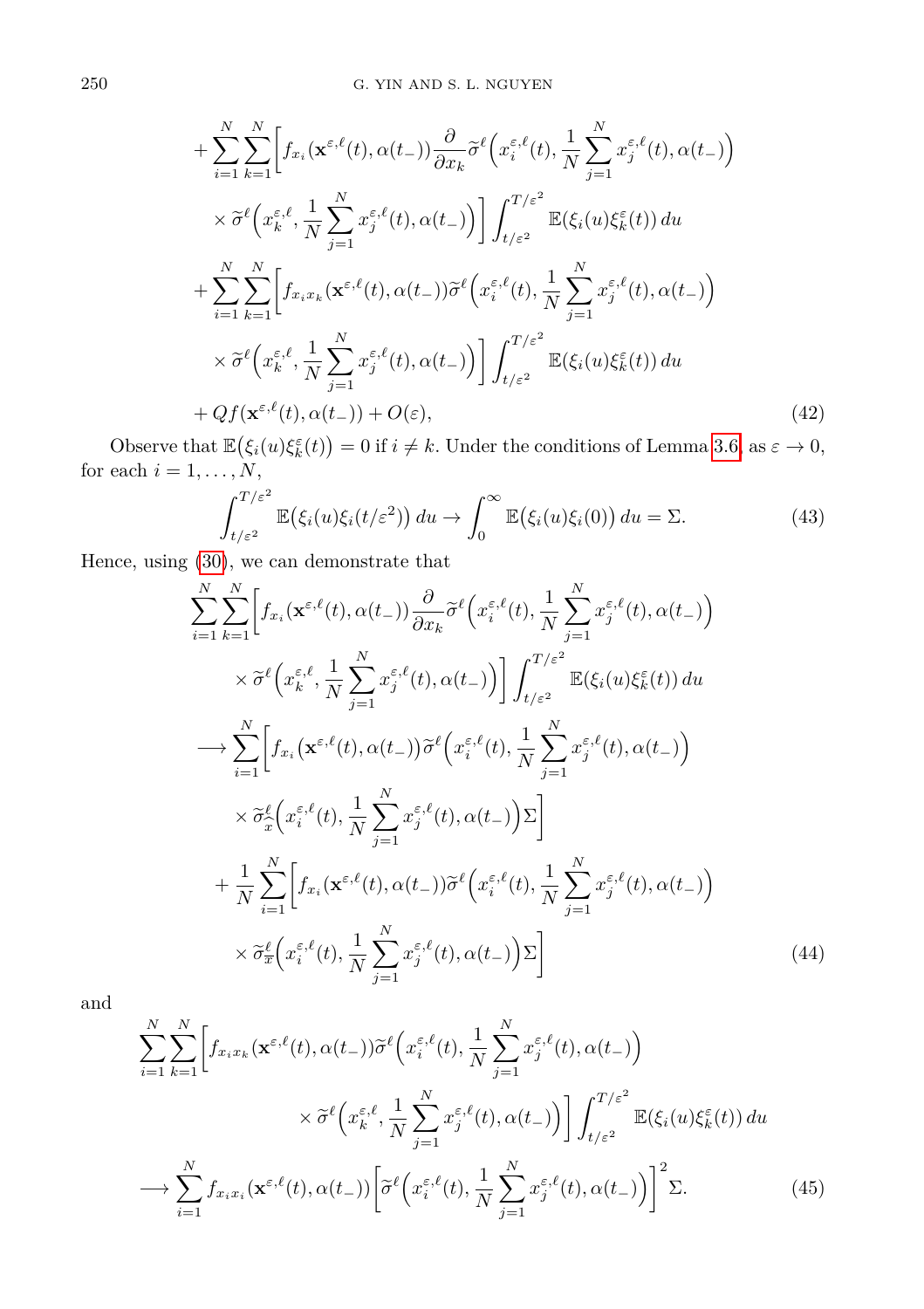In view of the estimates obtained so far, putting the pieces together, and using [\[Kh,](#page-20-14) Thorem 2, p. 44, we have proved that  $\mathbf{x}^{\varepsilon,\ell}(\cdot)$  converges weakly to  $\mathbf{x}^{\ell}(\cdot)$  such that  $\mathbf{x}^{\ell}(\cdot)$ is the solution of martingale problem with operator  $\mathcal{L}^{\ell}$ .

LEMMA 3.7. *Under the conditions of Lemma* [3.4](#page-10-0),  $\mathbf{x}^{\varepsilon}(\cdot)$  *converges weakly to*  $\mathbf{x}(\cdot)$ *.* 

*Idea of proof.* Here, we can use the idea similar to the last part of [\[Kh,](#page-20-14) p. 46] to prove that the untruncated process  $\{x^{\varepsilon}(\cdot)\}\$  also converges. Denote by  $\mathbb P$  and  $\mathbb P^{\ell}$  the measures induced by  $\mathbf{x}(\cdot)$  and  $\mathbf{x}^{\ell}(\cdot)$ , respectively. Note that the martingale problem has a unique solution on [0, *T*]. Thus the measure  $\mathbb P$  is unique. Then for each  $T < \infty$ ,  $\mathbb P$  is the same with  $\mathbb P^{\ell}$  on all Borel subsets of the set of paths in  $D([0,\infty): \mathbb{R}^N)$  with values in the product of  $\ell$ -balls  $B_{\ell}^N$  for all  $t \leq T$ . In addition, the existence of the unique solution of the martingale problem implies  $\lim_{\ell \to \infty} \mathbb{P} \left( \sup_{t \leq T} | \mathbf{x}(t) | \leq \ell \right) = 1$ . Thus as in the reference mentioned above, the desired convergence follows. Thus the proof of Theorem [3.2](#page-8-2) is complete.  $\blacksquare$ 

**3.2. Mean-field limit.** Using the results obtained so far, we can carry out analysis similar to that of Theorem [2.2](#page-4-1) to prove the law of large number for the limit interacting diffusion system [\(15\)](#page-8-0). More precisely, for each positive integer *N*, consider

$$
\mu_N(\cdot) = \frac{1}{N} \sum_{i=1}^N \delta_{x_i(\cdot)},
$$

where  $\mathbf{x}(\cdot) = (x_1(\cdot), x_2(\cdot), \dots, x_N(\cdot))'$  with  $x_i(\cdot)$  for  $i = 1, \dots, N$ , being the solutions to the limit system [\(15\)](#page-8-0). In view of Remark [3.3,](#page-8-3) both  $\mathbf{x}^{\varepsilon}(\cdot)$  and  $\mathbf{x}(\cdot)$  should have really been written as  $\mathbf{x}^{\varepsilon,N}(\cdot)$  and  $\mathbf{x}^N(\cdot)$ , respectively. That is, they are *N* dependent. However, we have used the simplified notation to suppress the *N*-dependence. The next result is concerned with  $N \to \infty$ ;

THEOREM 3.8. *Under assumptions of Theorem* [3.2](#page-8-2),  $(\mu_N(\cdot), \alpha(\cdot))$  converges weakly to a *process*  $(\mu(\cdot), \alpha(\cdot))$  *where* 

<span id="page-18-0"></span>
$$
\big(\mu(t),\alpha(t)\big)=\big(\mathscr{L}(y(t)\,|\,\mathcal{F}^\alpha_{t-}),\alpha(t)\big),\quad 0\leq t\leq T,
$$

*and*  $y(t)$ ,  $0 \le t \le T$ , *is the unique solution of the following McKean–Vlasov stochastic differential equation*

$$
dy(t) = \overline{b}(y(t), \mathbb{E}(y(t) | \mathcal{F}_{t-}^{\alpha}), \alpha(t-)) dt + \overline{\sigma}(y(t), \mathbb{E}(y(t) | \mathcal{F}_{t-}^{\alpha}), \alpha(t-)) dw(t)
$$
(46)

*where*  $\tilde{w}(\cdot)$  *is a standard Brownian motion independent of*  $\alpha(\cdot)$ *.* 

The proof is similar to that of Theorem [2.2](#page-4-1) (see [\[NY\]](#page-20-13)). We only note that

$$
\sup_{\widehat{x},\overline{x},i_0} |\overline{b}_N(\widehat{x},\overline{x},i_0) - \overline{b}(\widehat{x},\overline{x},i_0)| \leq \frac{C}{N}
$$

for some constant *C* and that the term with order  $O(N^{-1})$  disappears in the limit.

Next, for each  $i = 1, 2, \ldots$  the following McKean–Vlasov stochastic differential equation has a unique solution

$$
dy_i(t) = \overline{b}(y_i(t), \mathbb{E}(y_i(t) | \mathcal{F}_{t-}^{\alpha}), \alpha(t-)) dt + \overline{\sigma}(y_i(t), \mathbb{E}(y_i(t) | \mathcal{F}_{t-}^{\alpha}), \alpha(t-)) dw_i(t).
$$

We observe that

$$
\mathbb{E}(y_i(t) | \mathcal{F}_T^{\alpha}) = \mathbb{E}(y_i(t) | \mathcal{F}_{t-}^{\alpha}), \quad \mathbb{E}(x_i(t) | \mathcal{F}_T^{\alpha}) = \mathbb{E}(x_i(t) | \mathcal{F}_{t-}^{\alpha}), \quad 0 \le t \le T.
$$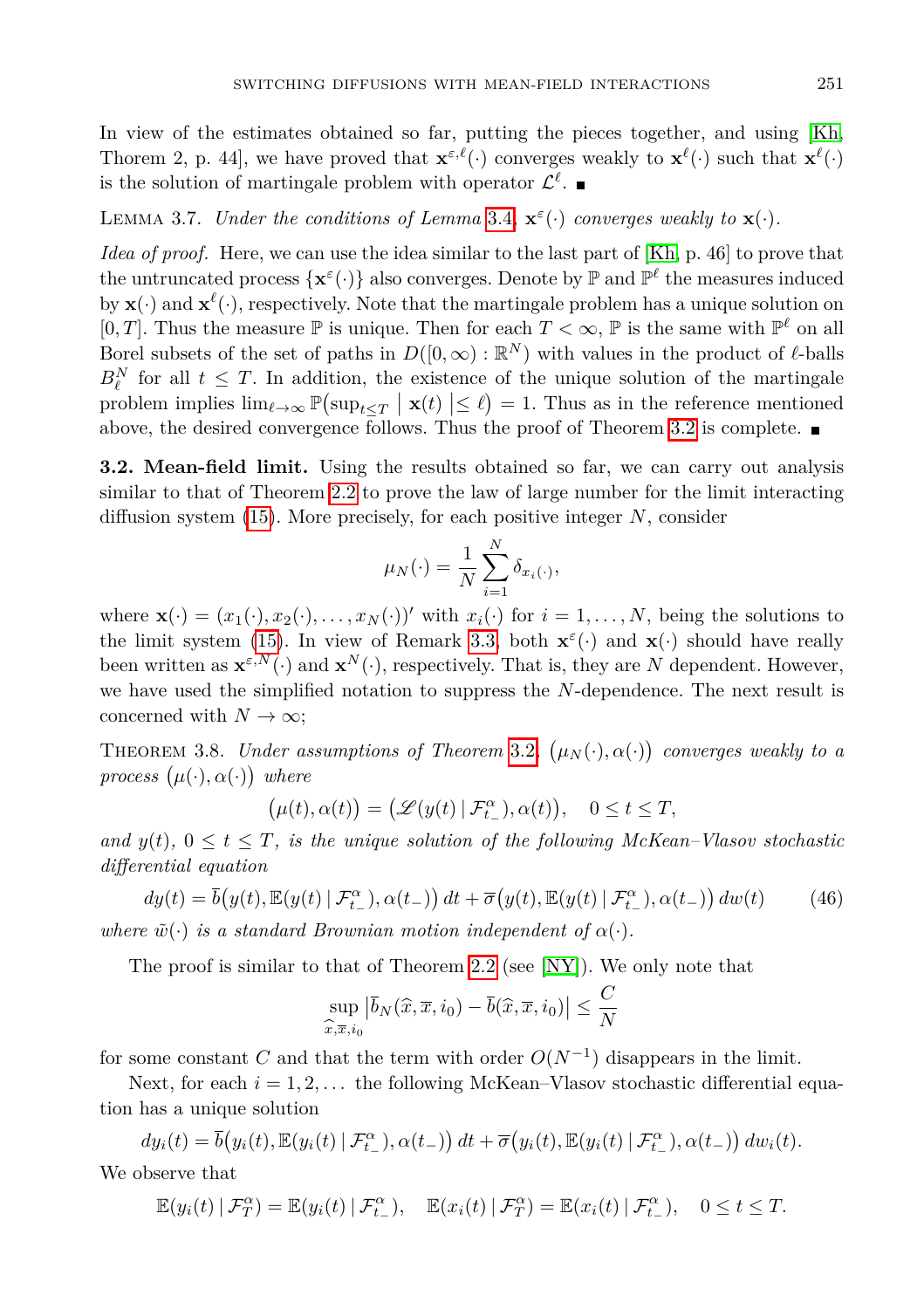In addition,  $x_1(\cdot), x_2(\cdot), \ldots, x_N(\cdot)$  are conditionally independent given  $\mathcal{F}_T^{\alpha}$  and identically distributed. Thus by using the Gronwall's inequality and the conditional expectation  $\mathbb{E}(\cdot | \mathcal{F}^{\alpha}_{T})$  instead of the expectation  $\mathbb{E}(\cdot)$ , the standard approach (see [\[S,](#page-20-6) [NN\]](#page-20-18)) yields the following estimate.

LEMMA 3.9. *There exists a constant C independent of*  $i, N$  *such that for all*  $1 \leq i \leq N$ *,* 

$$
\sup_{0 \le t \le T} \mathbb{E} \left( |x_i(t) - y_i(t)|^2 \middle| \mathcal{F}_{t-}^{\alpha} \right) \le \frac{C}{N}.
$$
\n(47)

Using the results obtained so far, we see that  $x_i^{\varepsilon}(t)$  converges weakly to  $y(t)$  as  $\varepsilon \to 0$ and  $N \to \infty$  for each  $i = 1, ..., N$  and  $0 \le t \le T$ , that is

$$
\lim_{N \to \infty} \lim_{\varepsilon \to 0} \mathbb{E}\big[f(x_i^{\varepsilon}(t))\big] = \mathbb{E}\big[f(y(t))\big]
$$

for each bounded continuous function  $f(\cdot)$  where  $y(\cdot)$  is the solution of the McKean– Vlasov equation [\(46\)](#page-18-0).

<span id="page-19-7"></span>**4. Further remarks.** This paper reviews some recent results on switching diffusions with mean-field interactions together with the associated control problems. It also examines a non-Markovian case. The non-Markovian system is treated by using repeated limits. It is possible that we investigate the limit problem in the last part with  $\varepsilon \to 0$  and  $N = N_{\varepsilon} \to \infty$ .

**Acknowledgments.** The research of G. Yin was supported in part by the Air Force Office of Scientific Research under grant FA9550-18-1-0268. The research of S. L. Nguyen was supported in part by the University of Puerto Rico under grant FIPI-5310020.00.

## **References**

- <span id="page-19-4"></span>[\[BF\]](http://dx.doi.org/10.1186/2190-8567-2-10) J. Baladron, D. Fasoli, O. Faugeras, J. Touboul, *Mean-field description and propagation of chaos in networks of Hodgkin–Huxley and FitzHugh=-Nagumo neurons*, J. Math. Neuroscience 2 (2012), art. 10.
- <span id="page-19-6"></span>[\[BY\]](http://dx.doi.org/10.1007/978-1-4614-8508-7) A. Bensoussan, J. Frehse, P. Yam, *Mean Field Games and Mean Field Type Control Theory*, SpringerBriefs Math., Springer, New York, 2013.
- <span id="page-19-5"></span>[\[CM\]](http://dx.doi.org/10.1142/S0217979208039423) P. Contucci, I. Gallo, G. Menconi, *Phase transitions in social sciences: two-populations mean field theory*, Internat. J. Modern Phys. B 22 (2008), 2199–2212.
- [\[CD\]](http://dx.doi.org/10.1007/978-1-4614-6983-4) O. Costa, F. Dufour, *Continuous Average Control of Piecewise Deterministic Markov Processes*, SpringerBriefs Math., Springer, New York, 2013.
- <span id="page-19-0"></span>[\[D\]](http://dx.doi.org/10.1007/BF01010922) D. A. Dawson, *Critical dynamics and fluctuations for a mean-field model of cooperative behavior*, J. Statist. Phys. 31 (1983), 29–85.
- <span id="page-19-1"></span>[\[DG\]](http://dx.doi.org/10.1080/17442508708833446) D. A. Dawson, J. Gärtner, *Large deviations from the McKean–Vlasov limit for weakly interacting diffusions*, Stochastics 20 (1987), 247–308.
- <span id="page-19-2"></span>[\[DV\]](http://dx.doi.org/10.1007/BF01295311) D. A. Dawson, J. Vaillancourt, *Stochastic McKean–Vlasov equations*, NoDEA Nonlinear Differential Equations Appl. 2 (1995), 199–229.
- <span id="page-19-3"></span>[\[DZ\]](http://dx.doi.org/10.1016/0196-8858(91)90015-B) D. A. Dawson, X. Zheng, *Law of large numbers and central limit theorem for unbounded jump mean-field models*, Adv. in Appl. Math. 12 (1991), 293–326.
- <span id="page-19-8"></span>[\[EK\]](http://dx.doi.org/10.1002/9780470316658) S. N. Ethier, T. G. Kurtz, *Markov Processes, Characterization and Convergence*, Wiley Ser. Probab. Math. Statist. Wiley, New York, 1986.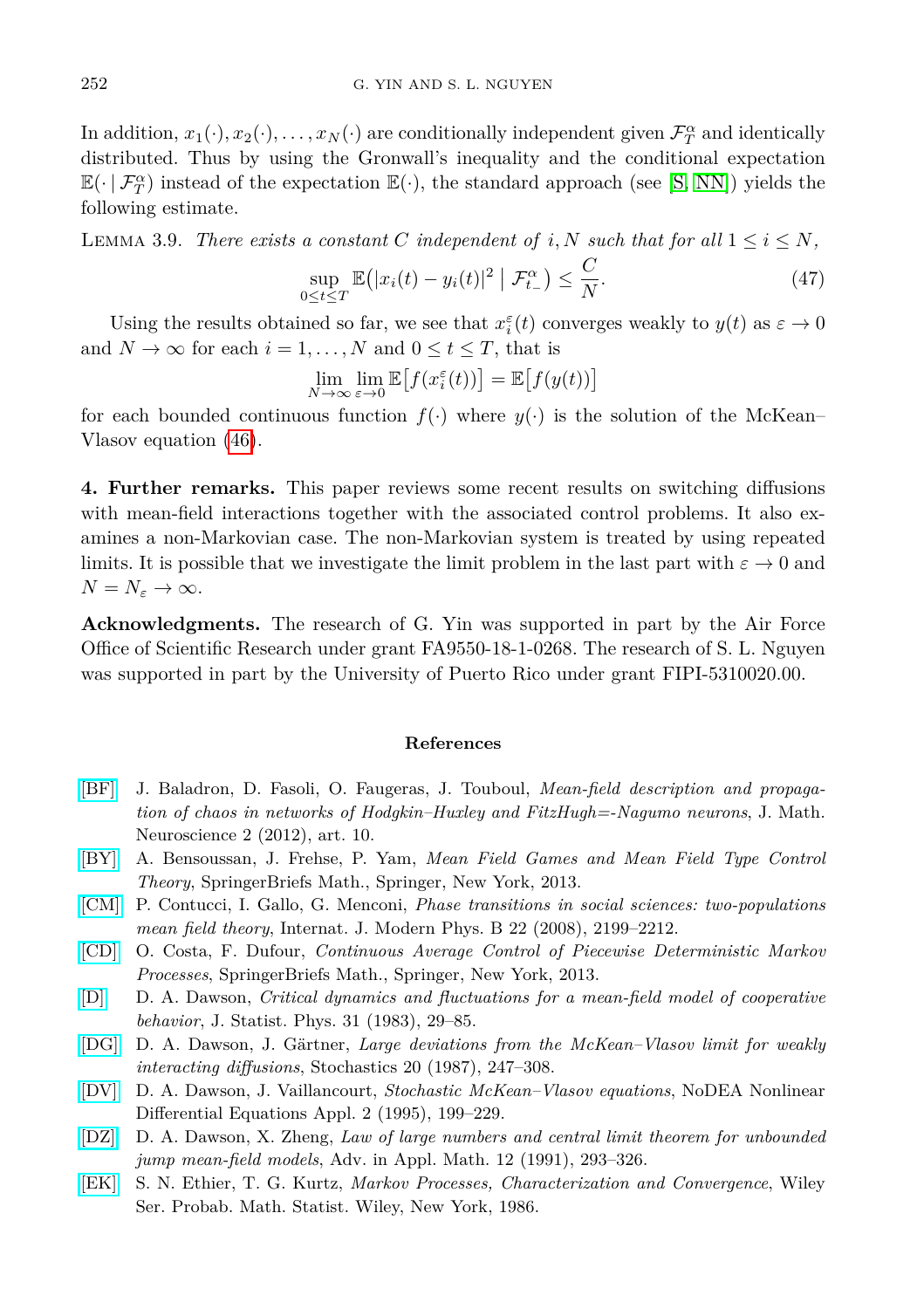- <span id="page-20-4"></span>[\[G\]](http://dx.doi.org/10.1002/mana.19881370116) J. Gärtner, *On the McKean–Vlasov limit for interacting diffusions*, Math. Nachr. 137 (1988), 197–248.
- <span id="page-20-1"></span>[\[HY\]](http://dx.doi.org/10.1109/TIT.2014.2346183) M. Hamdi, V. Krishnamurthy, G. Yin, *Tracking a Markov-modulated stationary degree distribution of a dynamic random graph*, IEEE Trans. Inform. Theory 60 (2014), 6609– 6625.
- <span id="page-20-7"></span>[HM] M. Huang, P. E. Caines, R. P. Malhamé, *Individual and mass behavior in large population stochastic wireless power control problems: centralized and Nash equilibrium solutions*, in: 42nd IEEE Conference on Decision Control, 2003, 98–103.
- <span id="page-20-8"></span>[HC] M. Huang, R. P. Malhamé, P. E. Caines, *Large population stochastic dynamic games: Closed-loop McKean–Vlasov systems and the Nash certainty equivalence principle*, Commun. Inf. Syst. 6 (2006), 221–252.
- <span id="page-20-15"></span>[vK] N. G. van Kampen, *Remarks on non-Markov processes*, Brazilian J. Physics 28 (1998), 90–96.
- <span id="page-20-11"></span>[\[K\]](http://dx.doi.org/10.1017/CBO9780511760303) V. N. Kolokoltsov, *Nonlinear Markov Processes and Kinetic Equations*, Cambridge Tracts in Math. 182, Cambridge Univ. Press, Cambridge, 2010.
- <span id="page-20-14"></span>[Kh] H. J. Kushner, *Approximation and Weak Convergence Methods for Random Processes, with Applications to Stochastic Systems Theory*, MIT Press, Cambridge, MA, 1984.
- <span id="page-20-17"></span>[KY] H. J. Kushner, G. Yin, *Stochastic Approximation and Recursive Algorithms and Applications*, second ed., Appl. Math. (N.Y.) 35, Springer, New York, 2003.
- <span id="page-20-9"></span>[\[LL\]](http://dx.doi.org/10.1016/j.crma.2006.09.019) J. M. Lasry, P.-L. Lions, *Jeux à champ moyen. I. Le cas stationnaire*, C. R. Math. Acad. Sci. Paris 343 (2006), 619–625.
- <span id="page-20-10"></span>[\[Lb\]](http://dx.doi.org/10.1016/j.crma.2006.09.018) J. M. Lasry, P.-L. Lions, *Jeux à champ moyen. II. Horizon fini et contrôle optimal*, C. R. Math. Acad. Sci. Paris 343 (2006), 679–684.
- <span id="page-20-0"></span>[\[MY\]](http://dx.doi.org/10.1142/p473) X. Mao, C. Yuan, *Stochastic Differential Equations with Markovian Switching*, Imperial College Press, London, 2006.
- [\[M\]](http://dx.doi.org/10.1073/pnas.56.6.1907) H. P. McKean, *A class of Markov processes associated with nonlinear parabolic equations*, Proc. Nat. Acad. Sci. U.S.A. 56 (1966), 1907–1911.
- <span id="page-20-18"></span>[\[NN\]](http://dx.doi.org/10.3934/dcds.2020057) D. T. Nguyen, S. L. Nguyen, N. H. Du, *On mean field systems with multi-classes*, Discrete Contin. Dyn. Syst. 40 (2020), 683–707.
- <span id="page-20-12"></span>[\[NH\]](http://dx.doi.org/10.1016/j.spa.2019.02.014) S. L. Nguyen, G. Yin, T. A. Hoang, *On laws of large numbers for systems with mean-field interactions and Markovian switching*, Stochastic Process. Appl. 130 (2020), 262–296.
- <span id="page-20-13"></span>[\[NY\]](http://dx.doi.org/10.1051/cocv/2019055) S. L. Nguyen, D. T. Nguyen, G. Yin, *A stochastic maximum principle for switching diffusions using conditional mean fields with applications to control problems*, ESAIM Control Optim. Calc. Var. 26 (2020), Paper no. 69.
- <span id="page-20-5"></span>[\[O\]](http://dx.doi.org/10.1214/aop/1176993301) K. Oelschläger, *A martingale approach to the law of large numbers for weakly interacting stochastic processes*, Ann. Probab. 12 (1984), 458–479.
- [\[SZ\]](http://dx.doi.org/10.1007/978-1-4612-0285-1) S. P. Sethi, Q. Zhang, *Hierarchical Decision Making in Stochastic Manufacturing Systems*, Systems Control Found. Appl., Birkhäuser, Boston, 1994.
- <span id="page-20-6"></span>[\[S\]](http://dx.doi.org/10.1007/BFb0085169) A. S. Sznitman, *Topics in propagation of chaos*, in: École d'Eté de Probabilités de Saint-Flour XIX – 1989, Lecture Notes in Math. 1464, Springer, Berlin, 1991, 165–251.
- <span id="page-20-2"></span>[\[TY\]](http://dx.doi.org/10.1016/j.jmaa.2016.02.006) K. Tran, G. Yin, L. Y. Wang, *A generalized Goodwin business cycle model in random environment*, J. Math. Anal. Appl. 438 (2016), 311–327.
- <span id="page-20-16"></span>[\[XZ\]](http://dx.doi.org/10.1016/j.spa.2018.02.005) F. Xi, C. Zhu, *On the martingale problem and Feller and strong Feller properties for weakly coupled Lévy type operators*, Stochastic Process. Appl. 128 (2018), 4277–4308.
- <span id="page-20-3"></span>[\[YI\]](http://dx.doi.org/10.1137/S1052623403423709) G. Yin, V. Krishnamurthy, C. Ion, *Regime switching stochastic approximation algorithms with application to adaptive discrete stochastic optimization*, SIAM J. Optim. 14 (2004), 1187–1215.